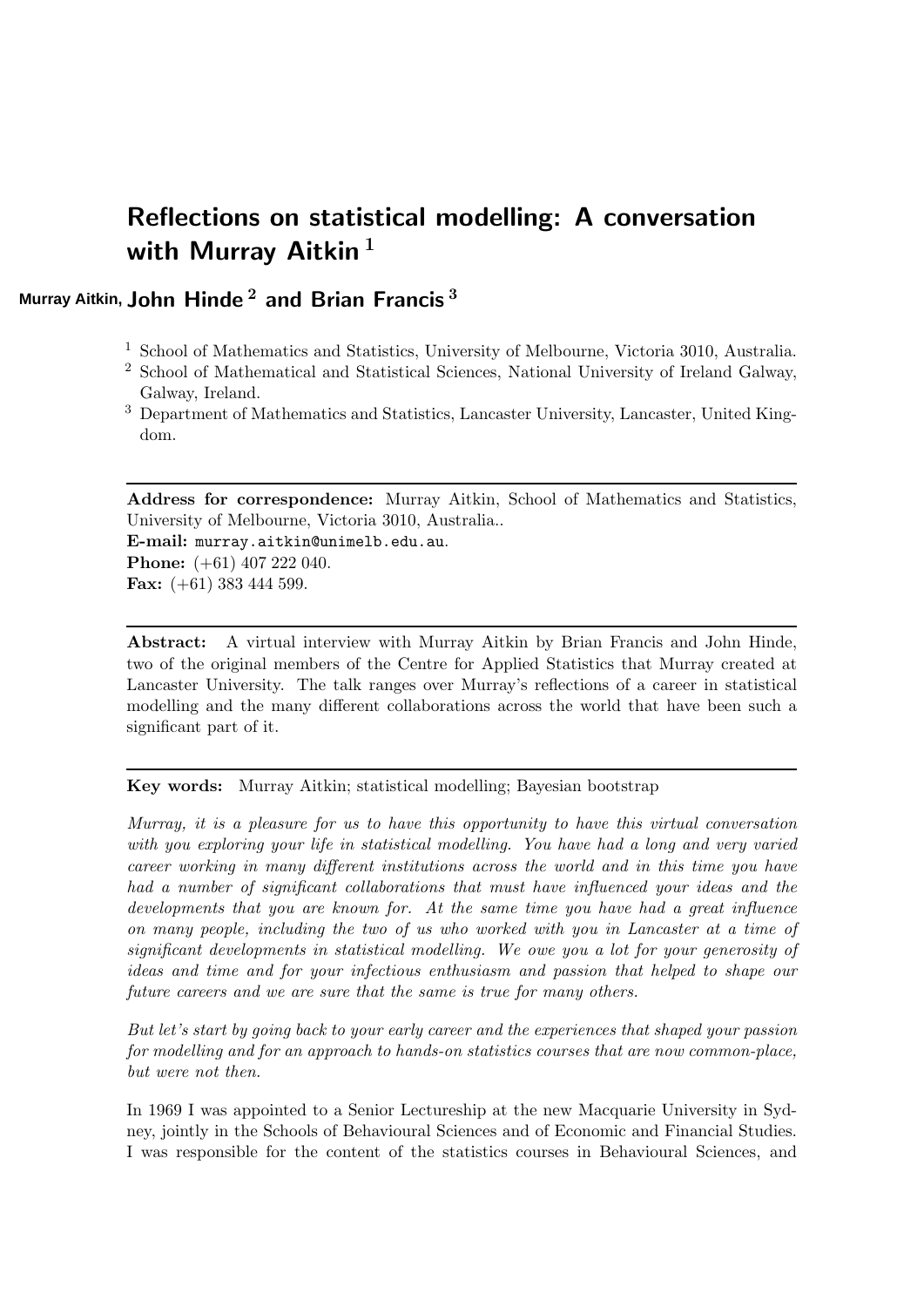for the upper-level statistics courses in Economics. The University had a common nonmathematical course in Introductory Statistics for all Schools.

My principal concern was for a third year course in regression and its applications. For mathematically competent Statistics students this would not be a problem, though it would be mostly theoretical as the University computer centre had no statistical packages. For the Psychology students, this would be a real problem; many found the Introductory Statistics course off-putting, and had a real fear of mathematics. I postponed the idea of a course for the psychologists, until a new development: the University's computer centre bought and mounted the US National Bureau of Standards spreadsheet package OMNITAB.

# Well, that name sounds almost familiar, but I quess that statistical software looked very different in those days.

Yes, OMNITAB was the precursor of the later commercial MINITAB package, and had two valuable features which made it usable by psychology students: a simple English control language, and a very well-thought-out (Gaussian) multiple regression (MR) routine. An unusual feature of the latter was a line-by-line decomposition of the residual sum of squares, in the order of the terms specified in the model: changing this order would change the decomposition, unless the terms were orthogonal. This very valuable feature was removed in the later MINITAB version, which gave only the residual sum of squares for the full fitted model. This was a regrettable act, as it contributed to the later vast confusion over ANOVA tables for non-orthogonal designs [\(Aitkin,](#page-17-0) [1978\)](#page-17-0). This confusion alas continues.

Ah, I can already see the germ of one of your life-long bugbears about the correct approach to variable selection in regression and later in glms. So, what did you see as the advantage of having early modelling software in designing a better, more useful course?

It became clear to me that I could now write and give a regression course which would suit both statistics and psychology students, by concentrating on the model specifications and fitting in OMNITAB: the necessary mathematics would be only simple linear algebra and co-ordinate geometry, which I could arrange as an intensive four-week workshop before the course itself. There would be no need for algebraic sums of squares decompositions. This approach would be able to cover all the common model versions: multiple regression, ANOVA and ANCOVA. This is the point where I became a statistical modeller.

# This was a big departure from the style of courses at the time. How did you plan to bring this about and provide the necessary support for the students?

The new approach would need full documentation: I would need to write a book on it connected to OMNITAB. For this to be possible I needed a break from my heavy teaching and consulting load. I applied for a Fulbright Senior Fellowship, to take up an offer to spend a year with Fred Lord's psychometric research group at the Educational Testing Service (ETS). I was fortunate to be successful with the application and was granted leave July 1, 1971 – June 30, 1972.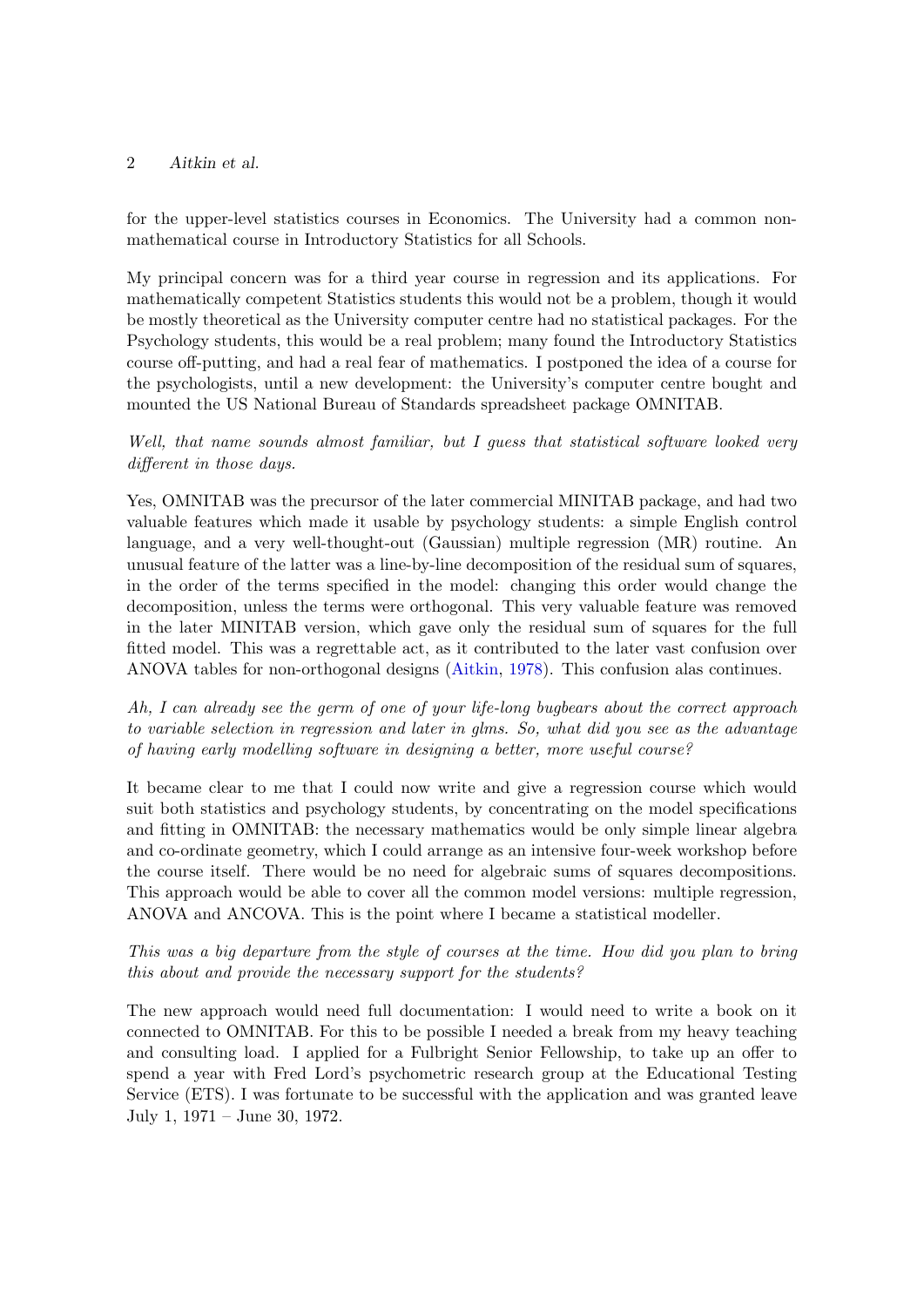I know that this was a very formative step in your career where you established many important and lasting contacts. Tell us a little about this time at ETS.

The Psychometric group had only two permanent research staff: Fred Lord and Walter Kristof, and several programmers. Fred had a large visitors' programme which supported a remarkable number of visitors over its lifetime. The other visitors, at the time of my visit, were Ingram Olkin from Stanford, Leon Gleser (a former PhD student of Olkin's) from Johns Hopkins, and Michael Browne from South Africa. Karl Jöreskog came from Uppsala for part of the year. ETS was then establishing a Data Analysis group, which was headed by Don Rubin, who later attracted Paul Holland. My interactions with this large ETS group, and with the small Princeton statistics group, including John Tukey, Geoff Watson and Don McNeil, were very stimulating.

I had no responsibilities, except for giving an occasional seminar (all the visitors wanted to give them). I spent most of the year working on the textbook exposition of regression, ANOVA and ANCOVA through the general linear model, integrated with the OMNITAB system. The rest of the time was spent attending the seminars of others. At the end of the year I returned to Sydney, and began to develop the new Linear Models course, which started in 1973.

#### So, your first real course in statistical modelling. How was this received?

The course became a pre-requisite for the fourth honours year in psychology, and became known as the most difficult course in Psychology (there has to be one!). Despite its reputation and difficulty it was a real success, and the enrolment increased rapidly over the four years I gave it, from 25 to 65. These numbers were much larger than the numbers of third year Psychology students aiming for honours, plus the number of third year statistics students: students were coming from other areas as well. I wrote about this course in AMSTAT news [\(Aitkin,](#page-18-0) [2013a\)](#page-18-0).

However, it seems that your year at ETS had given you the taste for travel and perhaps broadened your horizons on statistical research and the application of statistical modelling to different areas. Soon you were on the move again, how did this come about?

In 1975 I applied for a one-year UK Social Science Research Council (SSRC) Professorship in Statistics Applied to the Social Sciences, to be held at the University of Lancaster in the Mathematics Department. It was renewable for a further two years. The aim of the post was to improve the applications of statistics in the social sciences. There was some possibility that the University could build on the work done to develop some form of continuing structure.

So, what attracted you to this post and the challenges and opportunities that it might give you?

I already had strong views about how the applications of statistics in the social sciences could, and should, be improved through a focus on modelling. I had spent considerable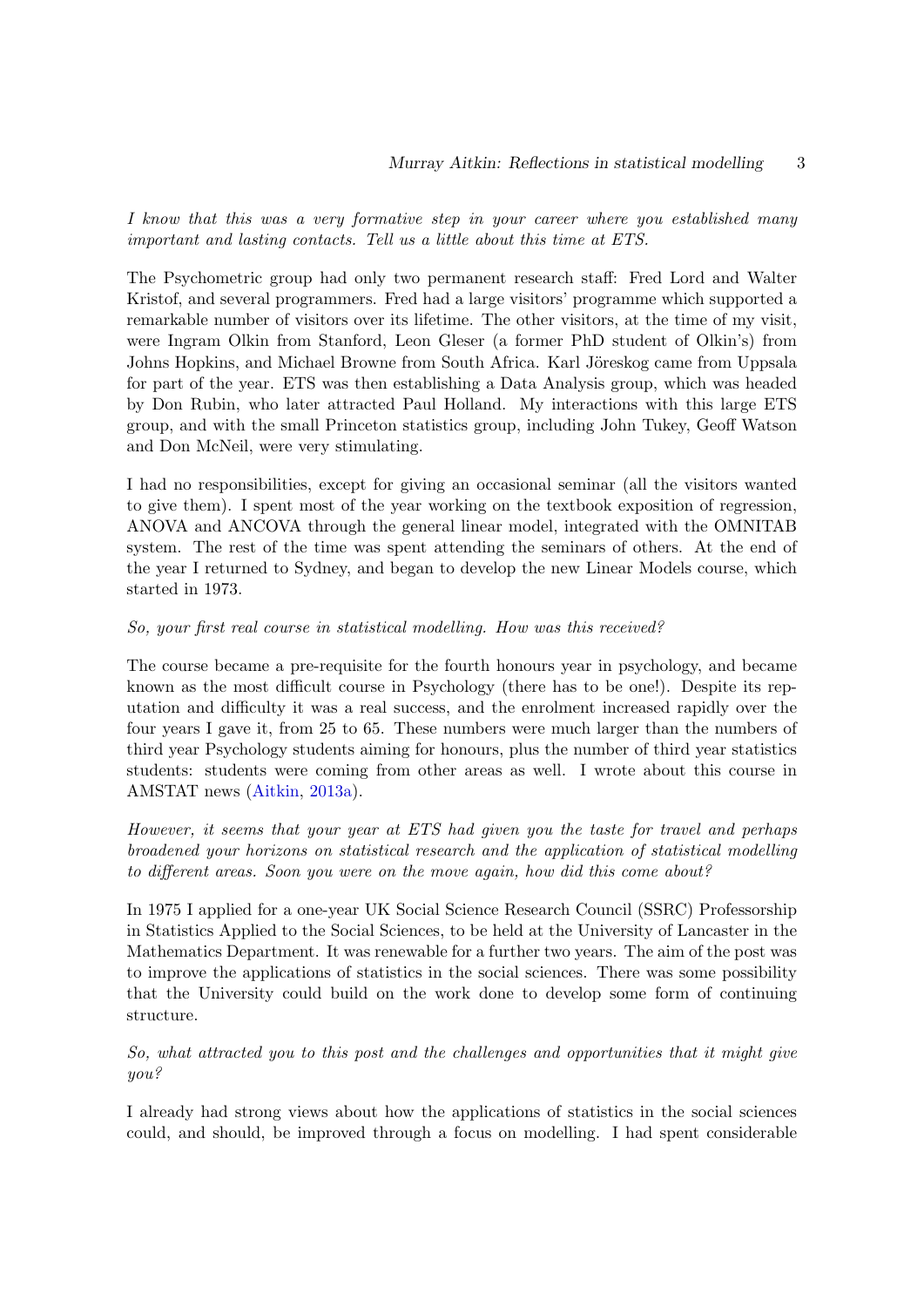effort at Macquarie on arguing for a different Introductory Statistics course, without any success. On the other hand the Linear Models course showed what could be done with a good statistical package and minimal mathematics at the regression modelling level.

At the interview I was asked what I would do if appointed. I had prepared a three-item list:

- i) I will give a seminar series in statistical modelling for the social sciences;
- ii) I will consult with quantitative people in each department to see how I can assist with their modelling problems;
- iii) I will continue to develop my own research [then in simultaneous inference].

This satisfied the committee. I was offered the position, and accepted it, from August 1976. Macquarie gave me a year's leave of absence.

Tell us a little about the Department that you were joining in Lancaster. I'm sure that the statistics group at the time was not large.

Of the 20 staff of the Lancaster Mathematics Department, there were only four in statistical areas. Emlyn Lloyd and David Warren were probabilists, Granville Tunnicliffe Wilson and Joe Whittaker were statisticians. Joe was very involved in generalised linear models (GLMs) and their implementation in GLIM (Generalised Linear Interactive Modelling), the recently developed and developing statistical package for fitting GLMs. It was difficult to use, and Joe wanted to train me on it, which he did.

Ah, your introduction to GLIM and something that would really influence your teaching of statistics for many years to come. Now the father of GLIM was John Nelder and I know that you also had similar views on ANOVA tables and multiple partitionings of sums of squares.

Yes, I soon saw that GLIM, crude as it then was, had far more promise than OMNITAB, which had no GLM possibilities and crude programming. Indeed, I met Nelder again; I had met him when he was visiting Sydney. I discussed with him the sum of squares partitioning problem with non-orthogonal data, and hit a sore point. He was angry at the insistence of some US statisticians that there should be only one ANOVA table, in which each effect is adjusted for all of the others, generally known as the "Type III sum of squares". My view of the multiple sequential tables was in accord with his, though his main argument was algebraic, over the "constraints" that had to be imposed on less than full-rank models. The dummy variable method I used in my course avoided all this difficulty. I decided to submit a paper for reading on this subject to JRSSA.

In April 1977 I attended the Spring ASA and Biometric Society regional meeting at Chapel Hill. I was a speaker in an afternoon panel session on the analysis of unbalanced data. Jim Goodnight from North Carolina State University was the Chair (before his creation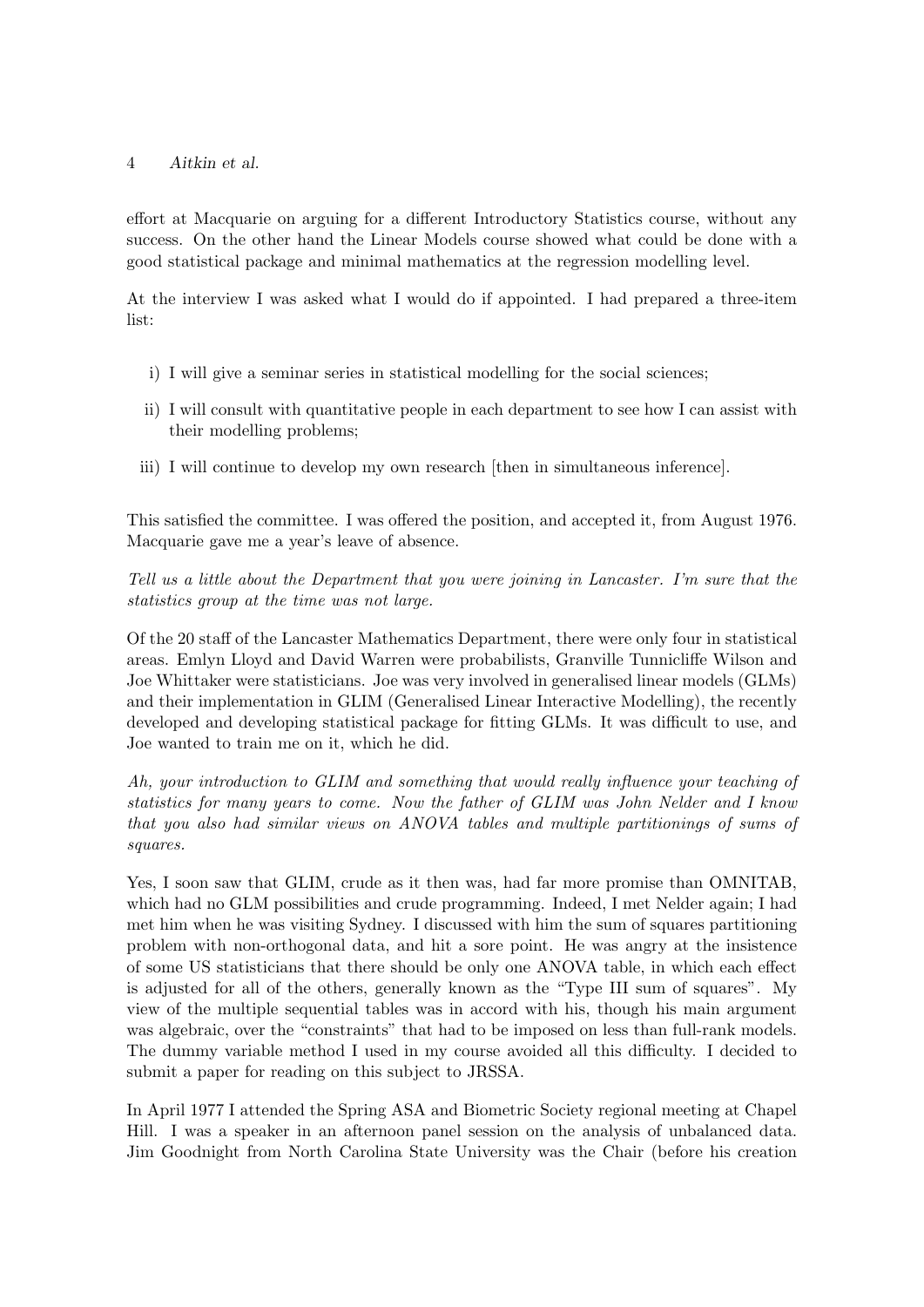of SAS and its remarkable success). My talk was a version of the JRSSA paper which appeared in 1978 [\(Aitkin,](#page-17-0) [1978\)](#page-17-0), arguing for multiple hierarchical analyses of unbalanced cross-classifications, as was made easy by OMNITAB. This was shouted down by the other panel members, who agreed that i) the multiple orthogonal decompositions were too complicated, and not proper hypothesis testing; ii) non-specialist users needed a single ANOVA table from which to draw conclusions. One US panel member said to me afterwards "You got it all wrong, fella" I said "Maybe". Despite the appearance of my 1978 paper with discussion, the Type III system remains the recommended approach in the big statistical packages.

Meanwhile, back in Lancaster how had you begun to address the project's aim to improve the use of statistics in social sciences research?

I set up the seminar series and visits to departments at Lancaster as I had proposed. These proved differentially profitable: Sociology and Geography were important application areas with interested people. I visited London and other centres regularly for RSS London and local group meetings.

Now I know that one of these London trips for an RSS read paper was to have a significant impact on your future research and the course of your life.

Absolutely, the outstanding statistical event of the 1976 year was the Dempster, Laird and Rubin RSS read paper on the EM algorithm [\(Dempster, Laird, and Rubin,](#page-18-1) [1977\)](#page-18-1). The simplicity of the idea was amazing, and the applications vast, though the symbolic representation of it was at times confusing. It was clear to me that EM would change statistical analysis permanently, and that many applications could be programmed in GLIM — another reason for using it.

Now one particular application of the EM algorithm is to the fitting of mixture models and I know that this has been a recurring aspect of many of your modelling developments in various different settings. But first, how did you come to establish a group at Lancaster and create the climate for the variety of work that the group undertook?

My Fellowship was extended for the two additional years, and I resigned from Macquarie. I needed to think about the kind of permanent structure which might be considered by Lancaster. The conjunction of the extensive consulting I was doing in the University, the EM algorithm, and the continuing development of GLIM, suggested a research and consulting centre for the analysis of complex large-scale social data. Consulting alone would not support a research group: we would need to have large-scale research programme support as well, clearly from the SSRC. So I wrote two large proposals, one directed to the University, the other to the SSRC; each would support the case for the other.

#### And how did this work out?

Both the applications were successful. In these, as with my SSRC Fellowship, George Barnard played a major supportive role. The University established the Centre for Applied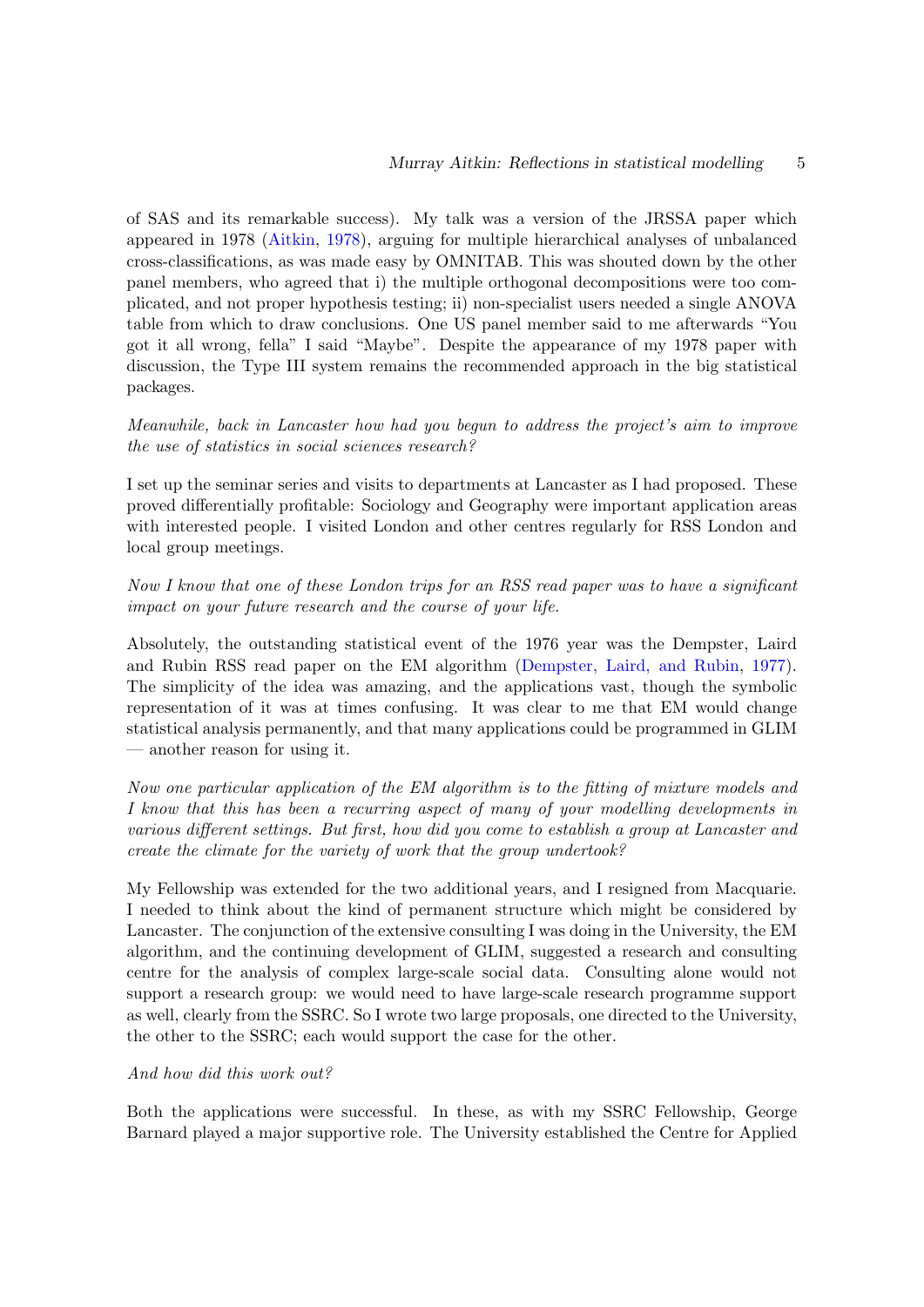Statistics (CAS) with me as Director, with one programming/consulting staff member, a part-secretary and a small establishment grant. The SSRC awarded the University a large programme grant for the Analysis of Complex Large-scale Social Data. This supported two research associates and substantial travel and maintenance expenses for distinguished visitors, for visits of four to six weeks. These would begin September 1 1979.

What a great way to start out and a real vote of confidence in you and your vision for the Centre. Also, a very good basis to achieve that original aim of making an impact on statistics in the social sciences. So how did this all work out?

Appointing CAS staff and SSRC research associates was the immediate task. We were very fortunate in being able to appoint Brian Francis to the CAS staff post and John Hinde and Dorothy Anderson to the SSRC research posts. Distinguished visitors had time commitments of their own, but given the five-year scope of the SSRC project, we were able to invite and support (alphabetically) George Barnard, Jim Berger, Darrell Bock, Steve Fienberg, Karl Jöreskog, Jack Kalbfleisch, Nan Laird, Richard Royall, Don Rubin (twice) and David Sprott (at his own expense while visiting Barnard). Other distinguished visitors came for short periods. The visit from Darrell Bock led to the ground-breaking paper [\(Bock](#page-18-2) [and Aitkin,](#page-18-2) [1981\)](#page-18-2) which began an intensive development of complex psychometric models and their maximum likelihood analysis.

Yes, this is there we both came in and fell under your very positive influence. For young researchers the visitors programme gave us a chance to interact closely with some of the giants of the subject, especially when they had to share our office (physical space was at a premium). I remember that in addition to the modelling focus of the work there was an interest in statistical inference, particularly likelihood-based approaches and many of the visitors reflected this. However, the main drivers of the work were the modelling projects, tell us some more about these.

Well, a ground-breaking CAS project was the reanalysis of the Teaching Styles and Pupil Progress [\(Bennett,](#page-18-3) [1976\)](#page-18-3) study of Neville Bennett in the Lancaster School of Education. He had analysed the effect of the teaching style of 36 primary school teachers on the achievement of their pupils over one year, in reading, mathematics and English, by relating the child's achievement to the teacher's style of teaching through a least squares regression. The teaching style of the teachers had been assessed by a cluster analysis of 38 binary items on 468 teachers which had identified three clusters, labelled Formal, Informal or Mixed. The analysis was widely criticised because he had treated the student test scores within the same teacher as independent. The critics said he should, instead, have aggregated the pupil results for the teacher into pretest and test means, and then regressed "means on means" — the test mean on the pretest mean and the teacher style.

Our modelling reanalysis [\(Aitkin, Bennett, and Hesketh,](#page-17-1) [1981;](#page-17-1) [Aitkin, Anderson, and Hinde,](#page-17-2) [1981\)](#page-17-2) used the latent class model to cluster the teachers, and the two-level variance component model to regress test score on pretest score and class model probability. The reanalysis attracted a great deal of attention and began an industry of variance component package development in several countries.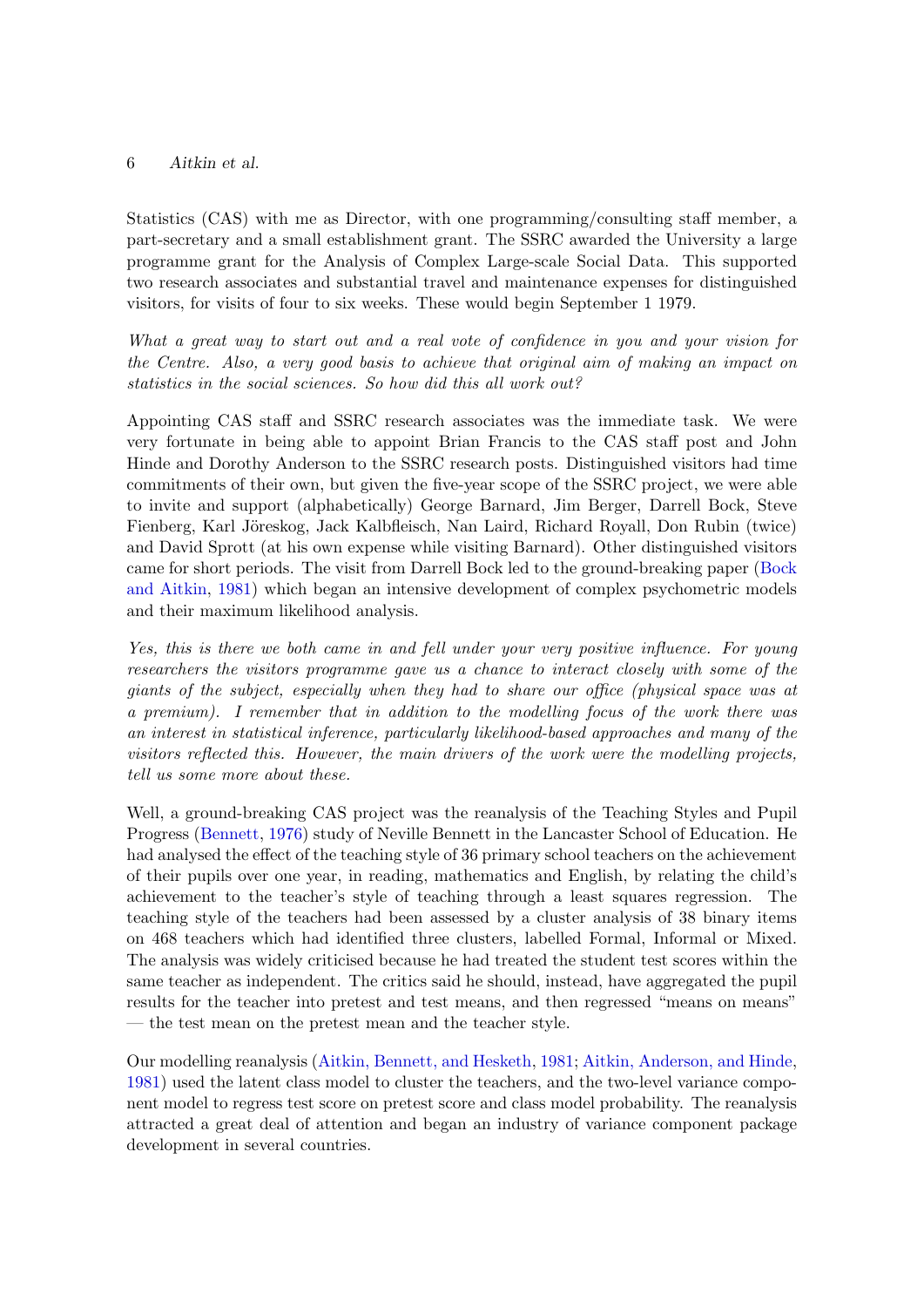Additionally, a three-year research project was commissioned from the CAS by SOEC, the Statistical Office of the EEC, to investigate the value of statistical modelling of large-scale surveys of unemployment. Rob Healey and I showed that logistic regression modelling of very large cross-classified unemployment data gave a satisfactory model-based alternative to small-area estimation, even without allowing for the design effect. This was presented in a conference and a later paper: [Aitkin and Healey](#page-17-3) [\(1984,](#page-17-3) [1987\)](#page-17-4). The SOEC staff were piqued by our visualisation demonstration of a three-scale circular slide rule to show the combined main effects of age, geographical region and industry on the unemployment rate. There were separate slide rules for men and women.

This European involvement and perhaps also your attendance at COMPSTAT 1982 in Toulouse led to another novel and interesting collaborative project with modelling as a key component. Can you tell us a little about that?

The expanding French development of the analyse des données (correspondence analysis) was promoted as a (national) alternative general data analysis framework to the UK/US modelisation (statistical modelling). Henry Caussinus at Toulouse and I submitted a joint proposal to the CNRS (Centre National de la Recherche Scientifique) and the SSRC for a comparison of Anglo/American and French statistical analysis methods. This collaborative project ran for three years, with teams from each centre visiting the other alternately. The project report, in addition to giving comparative analyses of several two-way contingency table data sets, showed that the correspondence analysis singular value decomposition of the residuals from the main effect log-linear model was equivalent to fitting the log-linear model with main effects and multiplicative interactions. This brought the two approaches together in a common framework. In addition to the report, much of the work was described (in French) in the substantial joint paper [Aitkin, Francis, and Raynal](#page-17-5) [\(1987\)](#page-17-5).

In some sense much of the work undertaken in the CAS at this time was heavily computational, but things were not always easy. I remember that when I began at Lancaster we were using GENSTAT remotely at the University of Manchester, an often slow and painful process. Of course, you and then, through your passion, the rest of us soon realised the possibilities of GLIM and so began a very exciting and creative time. What are your memories of the challenges, successes, and legacy of this time?

An early frustration with statistical computing at Lancaster was that the University's small ICL 1906 was running under a business batch operating system which did not support multiple simultaneous users. This handicapped our use of GLIM, which had to run in batch, though it was designed (as in the title) for interactive use. With Brian Francis and Granville Tunnicliffe Wilson (Mathematics), I drafted an application to the Computer Board for workstations for statistical computing in teaching and research for use by the CAS and the Mathematics Department. This was successful with funding for 12 workstations that were eventually installed in the late 80s. The computing room in Mathematics was renamed the John Nelder Laboratory, and was opened officially by Nelder.

A major role of the CAS was to run short courses, especially on GLMs and their applications and analysis with GLIM. In 1982 we all attended the first GLIM conference, organised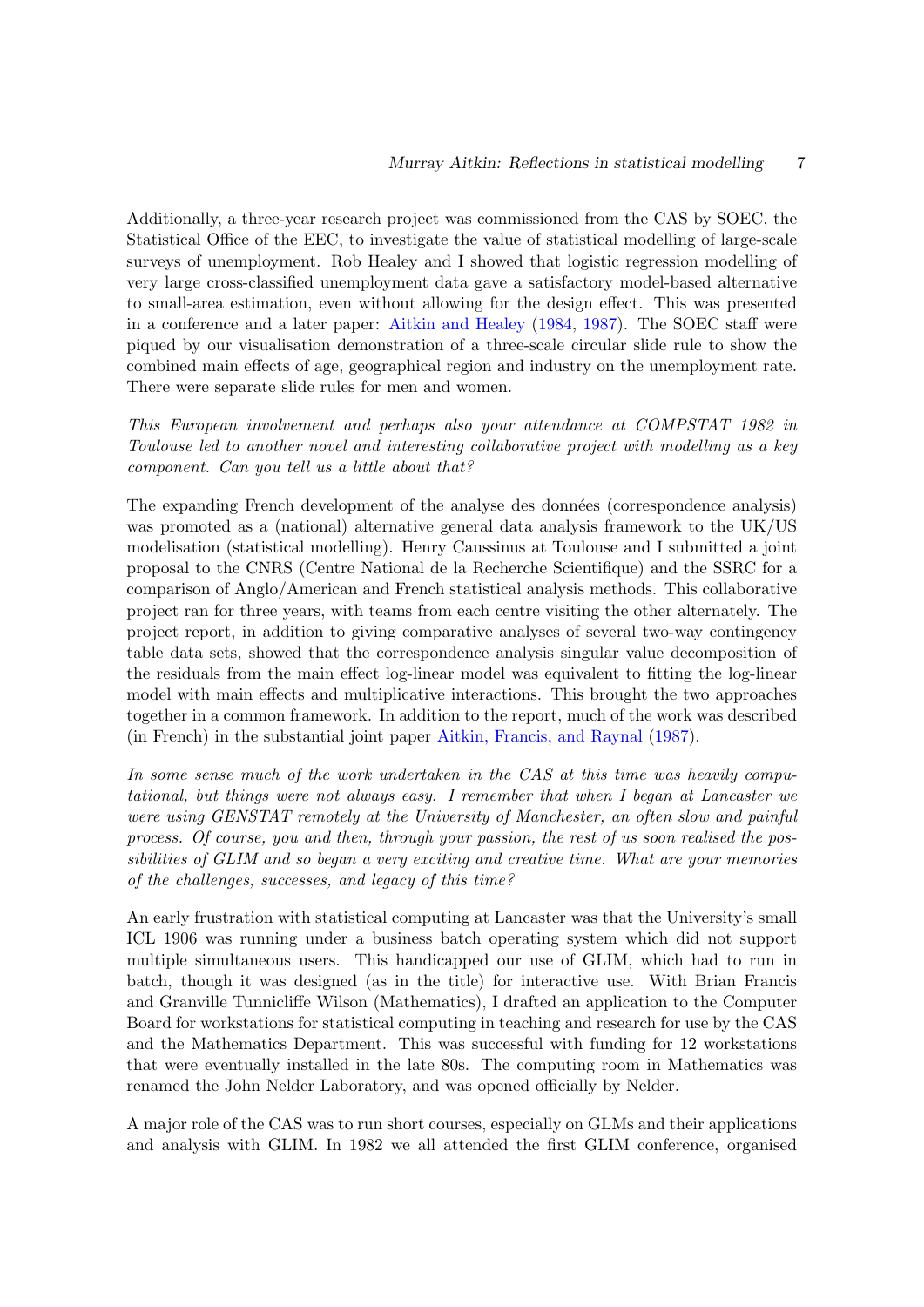by Bob Gilchrist in London, and then in 1985 Lancaster organised and hosted a second more international meeting, with invited and contributed papers by many European and US statisticians. These conferences evolved into the annual International Workshop on Statistical Modelling (IWSM) and, ultimately, the foundation of the Statistical Modelling Society.

One of your great strengths, that we have both benefitted from, is your talent to inspire and mentor. But I recall also having other young recruits to the CAS in a sort of intern position and I think that the first of these was David Firth. How did this come about?

An innovation of the SSRC was the establishment of two Junior Consulting Fellowships (JCFs), for new MSc graduates to obtain practical data analysis experience in one- or two-year attachments to a University statistical consulting group. I thought this was an excellent idea and applied from Lancaster for one of them. We were not successful, but our increasing consulting income could support one such position for one or two years, so I announced our own version of the JCF in a circular to the major UK statistics groups. Our JCF ran very successfully for three years, and we benefitted, in addition to the increased consulting work done, from stimulating interactions with David Firth, Mikis Stasinopolous and the other JCFs.

Now certainly for the early years of the CAS there was a strong emphasis on likelihood methods and direct likelihood inference, as memorably championed by George Barnard, Jack Kalbfleish, and Richard Royall during their visits. But by the mid 80's there were the early hints of a more Bayesian perspective to some of your work. How did this begin?

As interest increased among modellers in Bayesian extensions of statistical modelling, I became concerned with the misuse of priors in models with awkward likelihoods. An example was the "binomial $(N, p)$ " problem, in which we have a random sample of binomial successes  $r_i$ , but the number of trials N is unknown, as well as the common success probability p. [Aitkin and Stasinopoulos](#page-17-6) [\(1989\)](#page-17-6), reproduced in [Aitkin](#page-18-4) [\(2010\)](#page-18-4) §2.4.1, gave a major discussion of this problem with a full analysis of a small data set from Ingram Olkin's work  $\cdot$ he had identified the problem. The profile likelihood in N did not redescend for large N — it asymptoted to the Poisson maximised likelihood and was mostly flat. Any beta prior for the unknown  $p$  produced a strong mode in the posterior for  $N$ . Bayesians dismissed our analysis: the obvious solution was an informative prior for  $N$ , like  $1/N$ . This did not change the reality.

At this point it must have seemed that your dedication and commitment to the CAS was paying off.

Yes, the SSRC programme was extended for one further year, reviewed and praised by the SSRC (by then renamed to ESRC — the Economic and Social Research Council) as a major international success.

And your passion for GLIM was also leading to promising things.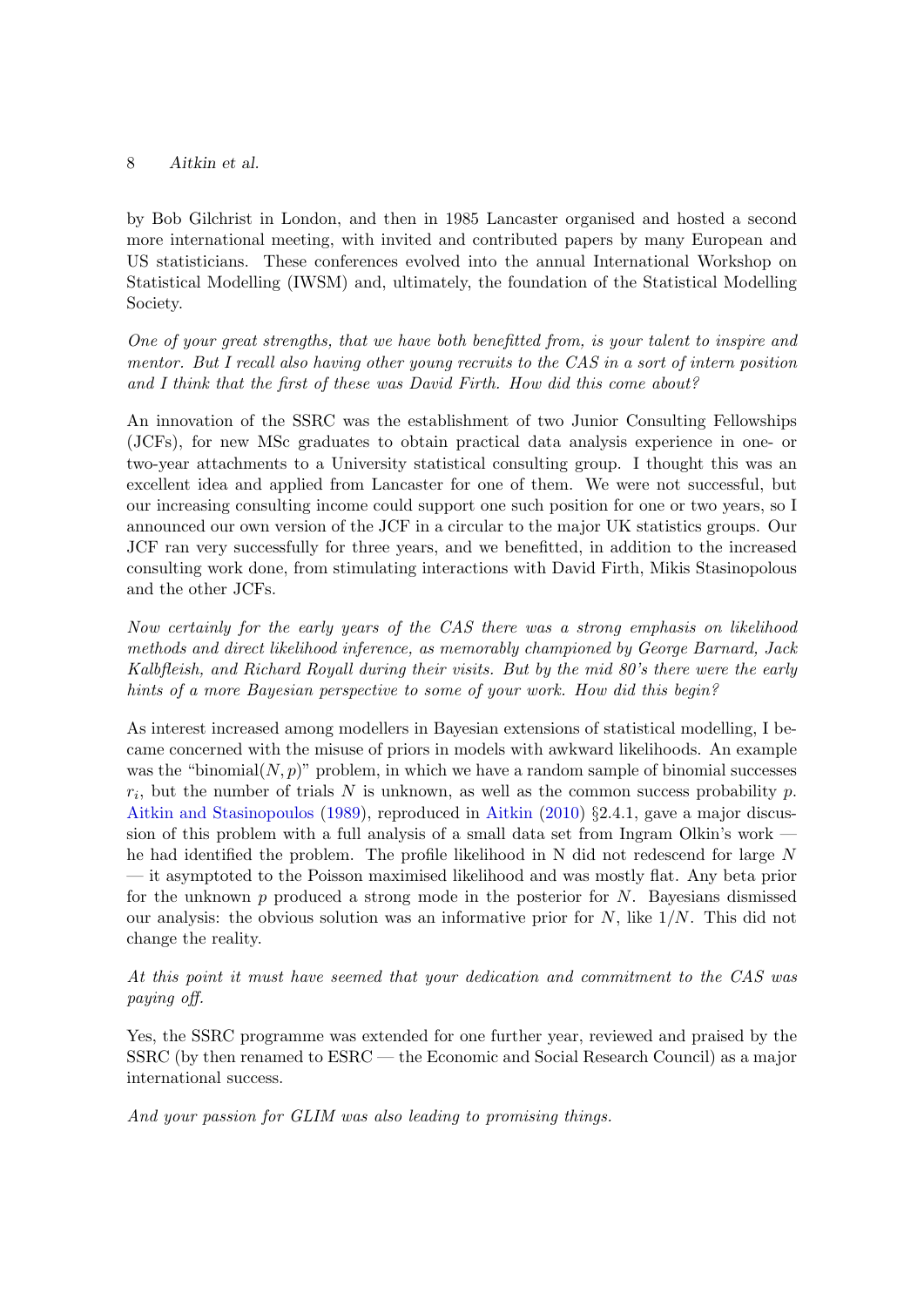Yes, following Nelder's retirement (1985) as Chair of the GLIM development committee, I was appointed to the Chair, and proposed a development of GLIM into a major statistical package with improved facilities.

# But the 1980s were not an easy time in the UK and things didn't develop as you and others might have hoped. Can you remind us how bad things got at that time?

In 1980 the Thatcher government began a series of attacks on the UK University system which affected drastically many UK Universities, including Lancaster, whose funding was cut by 15% over three years. The subsequent splitting of the funding into teaching and research components, and the establishment of the Research Assessment Exercise to determine research funding, had further drastic effects. The CAS was particularly vulnerable as it depended heavily on soft research grant funds. By 1986 it had contracted from its maximum size of 8 in 1983 to 3, with no prospect of further funding, even for a six-month gap in Nick Longford's already approved, but delayed, SSRC Research Fellowship. Lancaster was not unique: the whole University system was seriously damaged, and would take many years to recover, if it did recover.

#### And sadly, your vision for GLIM also ran into trouble.

My attempt to develop GLIM into a more powerful modelling package was opposed by the RSS Council, and was abandoned, though Brian Francis later implemented in GLIM4 some of the facilities I had proposed. [The history of GLIM is given in detail in [Aitkin](#page-18-5) [\(2018\)](#page-18-5).] I left Lancaster for a sabbatical year in 1986 and did not return. However the GLIM book, which was part of the proposal to the SSRC, was completed and published: [Aitkin et al.](#page-17-7) [\(1989\)](#page-17-7).

# The next significant chapter in your life involved a return to Australia and also a shift in your inferential perspective. What prompted these changes?

In 1990 I applied to the Australian Research Council (ARC) for a five-year Senior Research Fellowship, to develop a general likelihood theory of inference. To my surprise I was awarded the Fellowship, and took it up initially at the Australian National University (ANU), but after six months I moved it to the Department of Mathematics at the University of Western Australia (UWA). I had become concerned with the anomaly of the inconsistency of Bayesian and frequentist model comparisons (hypothesis testing) in the Gaussian distribution, where they should have been identical (with the usual diffuse priors), as they were for credible/confidence intervals.

#### So, what was the novel approach that you developed?

I first focussed on adapting Dempster's posterior distribution of the likelihood [\(Dempster,](#page-18-6) [1974,](#page-18-6) [1997\)](#page-18-7) to the use of the posterior mean of the likelihood rather than the prior mean. The latter led to the integrated likelihood used in the Bayes factor, causing the inconsistency. This was unsuccessful (I was condemned for using the data twice), but towards the end of the Fellowship I took a different and successful (though disputed) approach, by gen-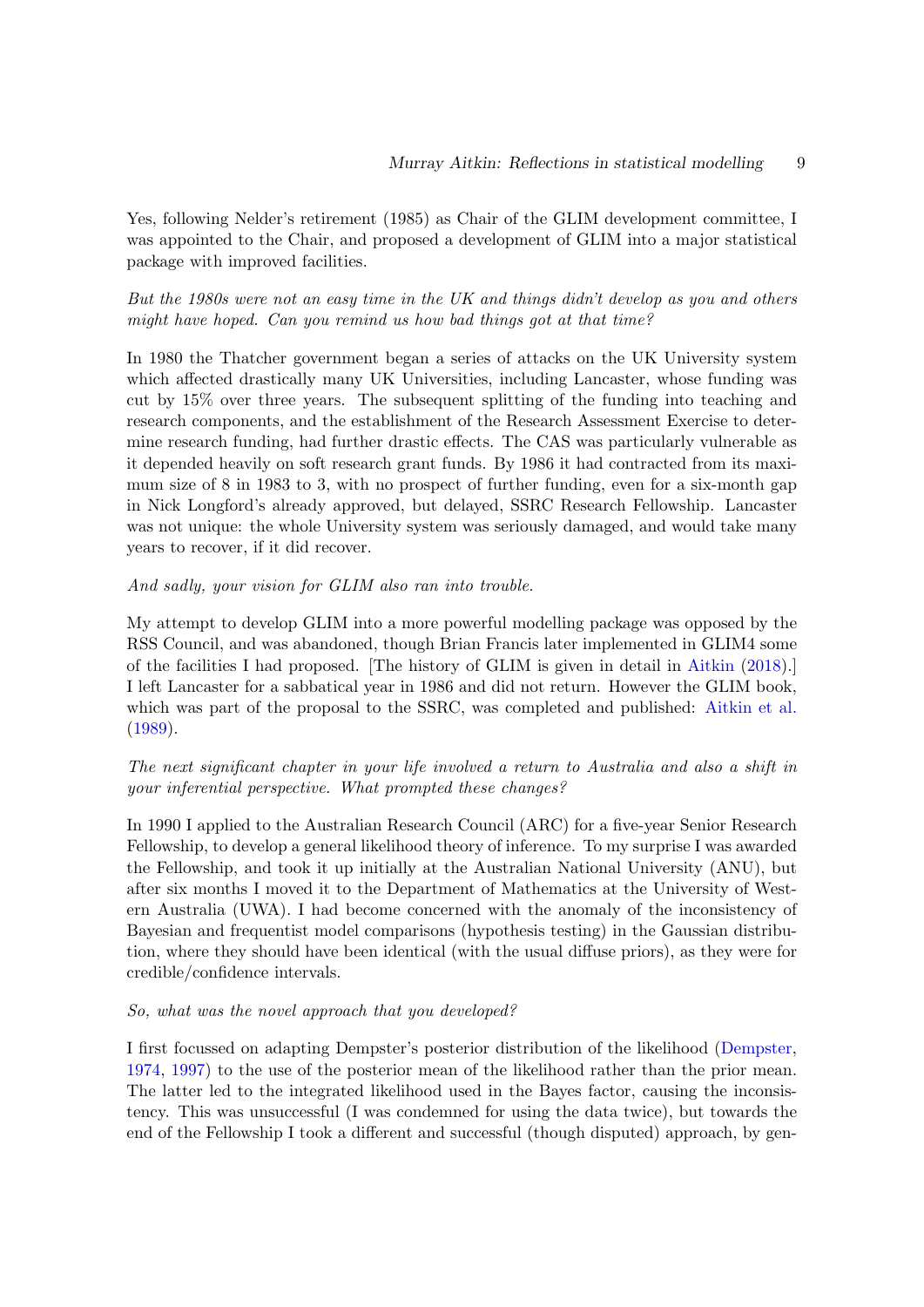eralising Dempster's comparison of a simple null hypothesis with a simple alternative, to the comparison of a composite null hypothesis with a composite alternative [\(Aitkin,](#page-17-8) [1997\)](#page-17-8).

The central idea was that in model comparisons the likelihood (or deviance), instead of being summarised by a maximum or mean, had a posterior distribution, obtained by substituting the posterior draws of the model parameters into the likelihood (or deviance) function. Models were then compared by their deviance distributions, to assess their stochastic ordering corresponding to a preference ordering of the models. This idea was strongly opposed, indeed denounced, by many orthodox Bayesians.

Well, those of us who know you well are familiar with the passion and strength that you hold your ideas and that you are not a man to be swayed by orthodoxy. But fellowships are only for a fixed period so what happened next?

As the Fellowship neared its end, I applied for the Chair of Statistics at the University of Newcastle upon Tyne, in the newly re-established Department of Statistics.

So, a return to the UK, but I guess to a somewhat different climate in universities from when you left.

Newcastle University, with a new Vice-Chancellor and a statistically sympathetic Deputy Vice-Chancellor, had reversed the common disastrous pattern of Universities closing statistics departments by combining them with mathematics, and had also created a new Statistical Consultancy Service with a new Director, to be appointed, and two consulting staff positions for three years. I was appointed to the Chair, and soon found that the Directorship of the Consultancy Service attracted a very small number of applicants: statisticians at this level could make a lot more in commercial consulting. I decided to take this on myself for three years, and was released from undergraduate teaching. I modelled the service on the CAS service: if the applicant had funding, or could apply for it, we charged the appropriate fee; if not then we gave advice without charging or analysing data.

In many ways then a return to the heady days of Lancaster and also lots of exciting statistical modelling work, including with one of the contributors to this special issue.

At the Orvieto meeting of the IWSM, I was asked by Cecilia Vitiello, a statistician at La Sapienza University in Rome, to be the host for one year of two La Sapienza colleagues, Roberto Rocci who had finished his PhD, and Marco Alfò who was a cotutelle PhD student. I agreed to supervise them: I was then in the middle of EM projects in GLMs and GLMMs. Roberto did a post-doc project on GLM measurement error models: [Aitkin and Rocci](#page-17-9)  $(2002)$  and Marco began a series of papers on GLMMs: Alfò and Aitkin  $(2000)$ .

And also a chance to further develop the Bayesian model comparisons work.

Indeed, I joined the Bayesian research group, set up by Richard Boys, and involved Richard in my heterodox Bayesian treatment of model comparisons. The orthodox Bayesian insistence on integrating the likelihoods of the competing models over their priors did not work, despite many attempts to make it work. It was clear to me that Dempster's original idea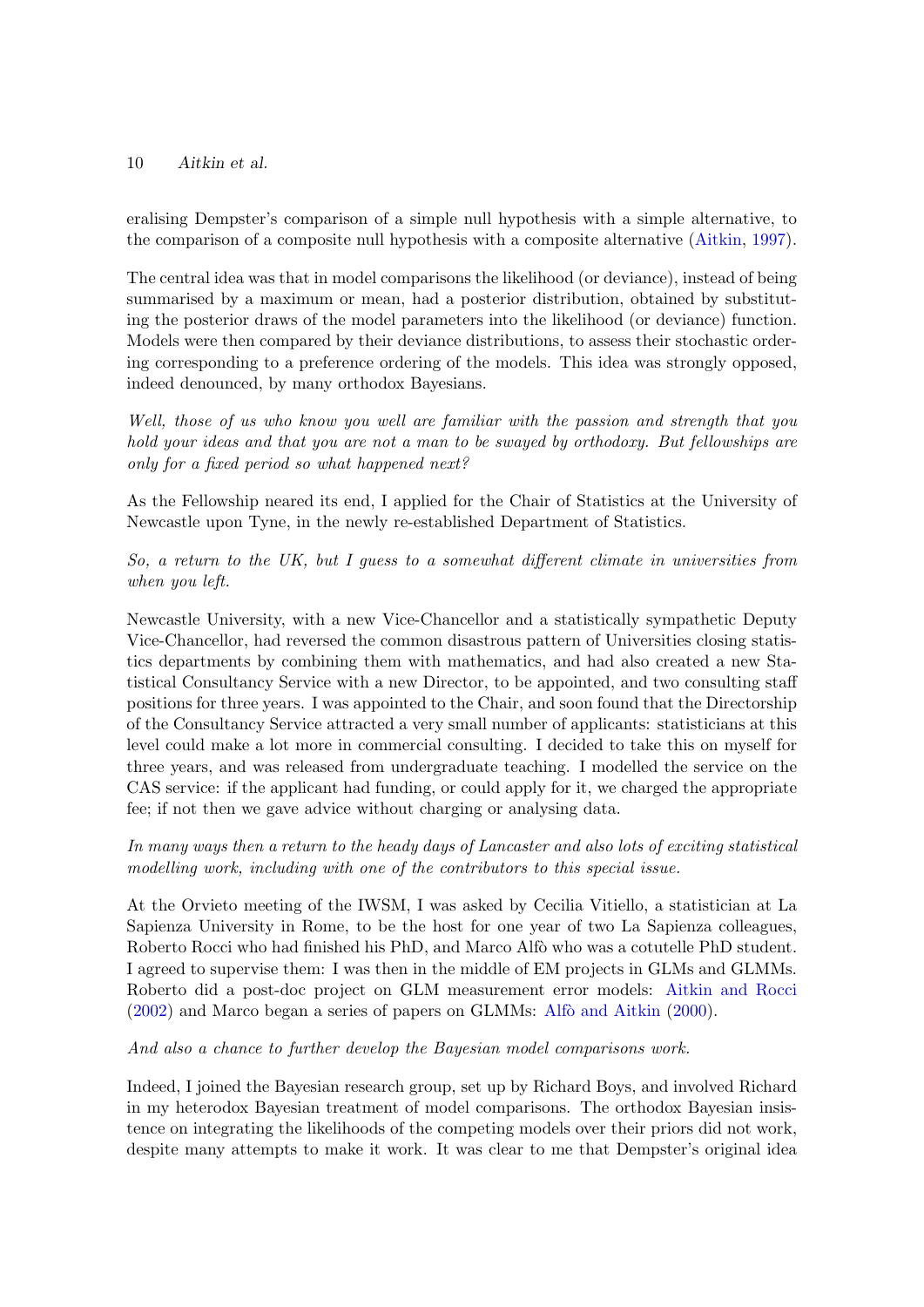for comparing a simple null hypothesis with a composite alternative hypothesis could be extended generally to the comparison of multiple alternative incompletely specified models. Eventually, Richard and I and my PhD student Tom Chadwick published a paper on the general case [\(Aitkin, Boys, and Chadwick,](#page-18-9) [2005\)](#page-18-9). This was the point where I was identified, and criticised, as a heterodox Bayesian. The good performance of the "posterior deviance" in determining the number of components in a finite mixture was demonstrated much later in a social network study [\(Aitkin, Vu, and Francis,](#page-18-10) [2015\)](#page-18-10).

But it seems that all good things come to an end and once again you suffered from the attacks on statistics as an independent subject and an erosion of support for academic statistical consultancy services.

My term as the Consultancy Service Director concluded, and under the new management it now had to be self-funding. I knew this could not work, as the Engineering School already had a successful commercial statistical consultancy service set up by Barrie Wetherill. A new Director was appointed, and the Service was amalgamated soon afterwards with the commercial service. Its academic research support function disappeared.

Also, under the new Vice-Chancellor all departments had been abolished again, including the Department of Statistics, which was integrated with Mathematics in a School of Mathematics and Statistics. Back to square one. It was time to consider other possibilities.

# It seemed now that serendipity played a role in what was to shape the next stage of your life and the direction of your research. Can you tell how this happened?

I had decided to look for visiting or permanent positions in the US. The American Institutes for Research (AIR), a company I had not heard of, advertised a position as Chief Statistician in Washington DC to advise the US Office of Education's National Center for Education Statistics (NCES) on its statistical issues. The list of required skills was long, but I satisfied most of them. I applied, was interviewed and was offered the job, a 5-year fixed term appointment. I accepted. I applied for a leave of absence from the University, which was granted.

In addition to consulting with the senior staff of NCES, I gave a "brown-bag" series of lunchtime seminars at AIR, which shared office space in the same building with NCES, but on different floors. The series was on the design-based and model-based theories of analysis, and specific model-based methods like finite mixtures. It was attended by both senior NCES staff and junior AIR staff. This caused some friction with the NCES's Chief Statistician, who followed the no models philosophy.

#### But once again events intervened.

Yes, the September 2001 attacks on the World Trade Center in New York and the Pentagon in Washington changed permanently the US political system, quite apart from the huge destruction and deaths they caused. After two years away, Newcastle refused to extend my leave of absence, and we decided to return.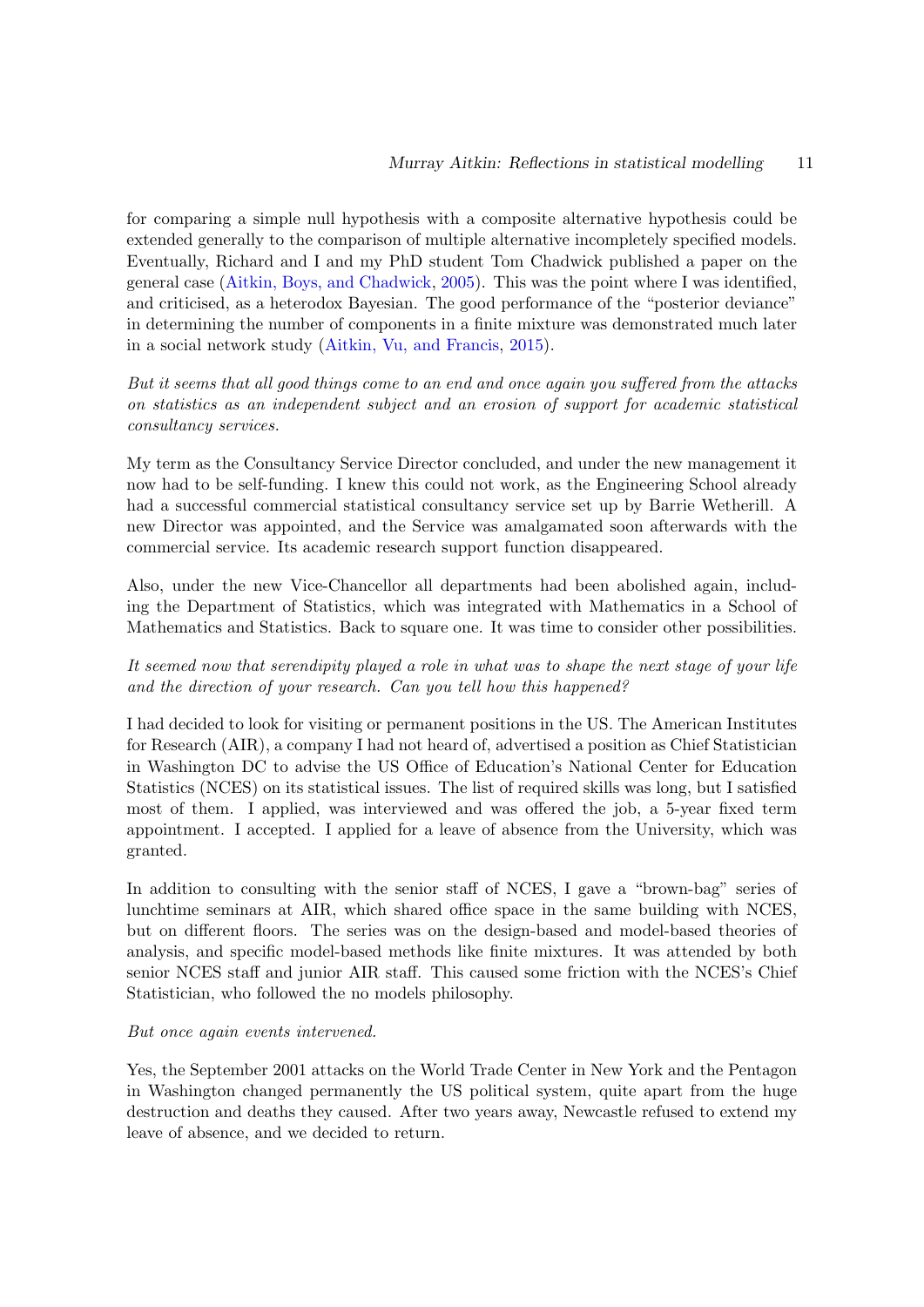However, your time in the US was far from wasted and did lead to a new phase of research that you have been pursuing to this day.

The (Acting) Commissioner of NCES Gary Phillips, a former Professor of Education Statistics, was very disappointed at my departure, and commissioned me to write a groundbreaking project, which he would fund for a year. I did so, on the Bayesian bootstrap [\(Rubin,](#page-19-0) [1981\)](#page-19-0).

#### Tell us a little about the basic idea here.

The idea of the general multinomial model was not new: [Hartley and Rao](#page-19-1) [\(1968\)](#page-19-1) and [Ericson](#page-18-11) [\(1969\)](#page-18-11) had used the idea for both maximum likelihood and Bayesian analyses without a parametric model assumption. The general criticism of the Bayesian bootstrap by orthodox Bayesians at the time was that the non-informative improper Dirichlet prior was old hat and inappropriate: the Dirichlet Process prior (DPP) should be used instead. To me at the time, as now, the DPP was the solution to a different problem: how to make an inference about the entire population underlying the sample data. The DPP required the specification of a prior kernel density and a spawning parameter, and gave as output random draws from an infinite Dirichlet-weighted mixture of the specified kernel densities.

The aim of the Bayesian bootstrap was more modest: to make inferences about weighted functions of the multinomial parameters, like the mean, variance, median, percentiles in general, and regression coefficients. The problem with the Dirichlet prior was that any informative prior was informative, not only about the parameters, but also about the whole structure of the population. I expected that some form of weakly informative Dirichlet would do better than the non-informative Dirichlet, but found the opposite: any informative Dirichlet biased the posterior away from the likelihood information. The problem of where to place the informative prior parameters was insoluble, since the population support was unknown.

The irony of the arguments over priors was that it was the likelihood, not the prior, that excluded the parameters of the unsampled values — there was no data information about them. An analyst using an informative prior which gave weight to unobserved values had no basis for assigning the prior weights — they were entirely a creation of the analysts's mind.

This led me later [\(Aitkin](#page-18-12) [2008;](#page-18-12) [Aitkin](#page-18-4) [2010,](#page-18-4) Chapter 4) to generalise the Bayesian bootstrap to stratified and clustered designs, and regression modelling. With these generalisations, the Bayesian bootstrap analysis could handle 90% of surveys with ignorable sample designs in official statistics, finally solving the previously intractable problem of model-based analysis depending on the assumed probability distribution for the response.

In the coming years you were able to show the feasibility and power of these ideas. How did this happen?

Following this study, the AIR asked my wife Irit and me to examine the current design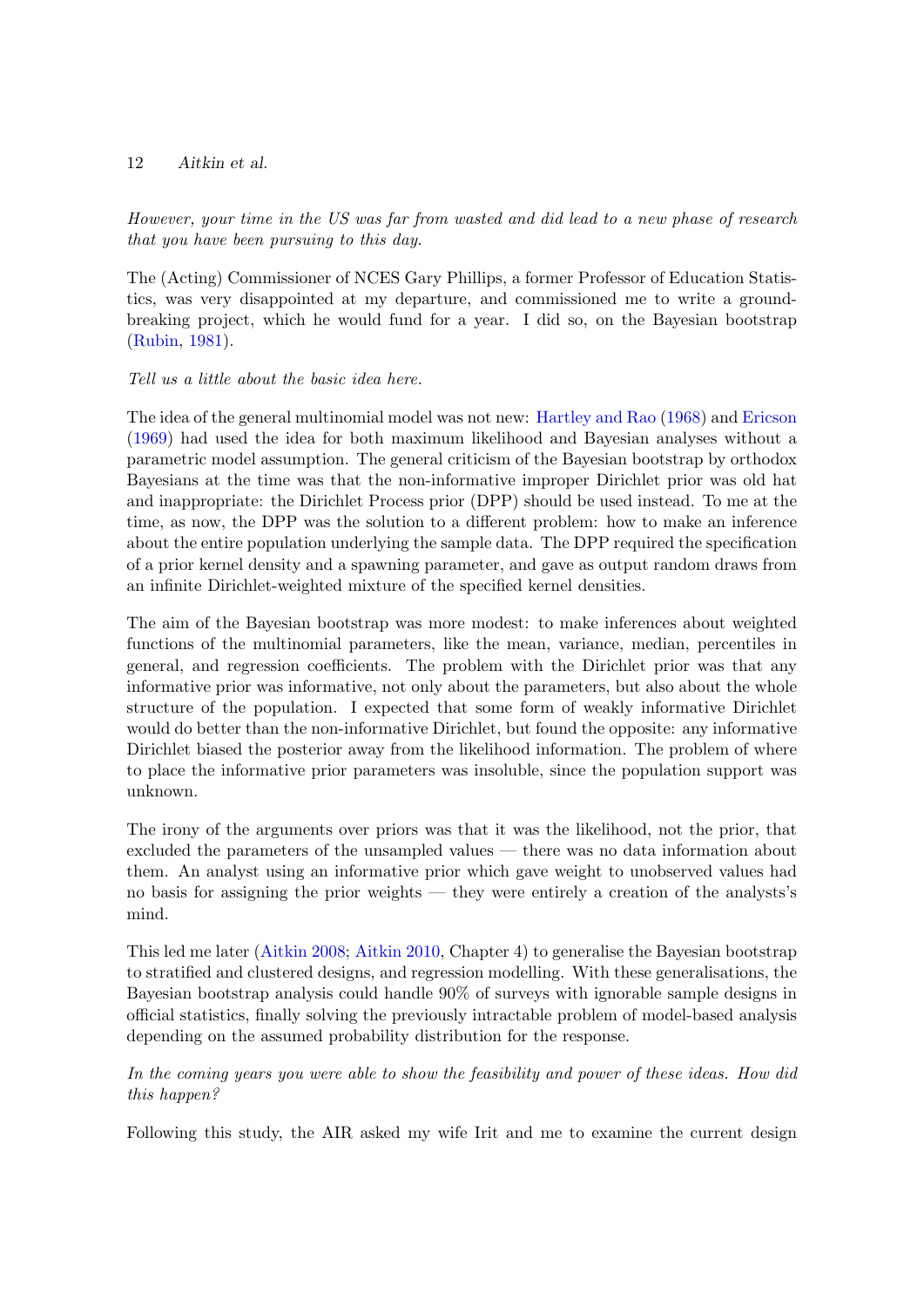and analysis of the giant National Assessment of Educational Progress (NAEP), the largest US national survey of educational attainment. Initially this work was done through a research contract with the University of Newcastle, but after one year I retired early from Newcastle and we moved to Melbourne. Here Irit and I became personal contractors on the investigation, which developed steadily over more than 10 years.

# Tell us a little more about the context of this study and developments to the analysis that you were able to make.

The survey structure was formidable: a multi-stage sample design with over-sampling of rare groups, a multiple imputation process generating plausible values for the latent student abilities underlying the test item responses, and a detailed set of child, teacher and school covariates mandated by Congress. Though there were two nested levels in the survey design, only the design effect for the nesting of schools in the PSU (primary sampling unit) level was accounted for. The nesting of students in schools was handled by fitting the schools (more than 400 of them) as fixed effects in a very large linear predictor. This assumed zero correlation between responses from children in the same school. With many other interaction variables, the model size was more than 1200, too large for computation, and the number of model terms was reduced to a smaller number of principal components.

Our reanalysis concluded with a hierarchical – four-level – fully model-based maximum likelihood analysis for the binary test item responses, in which a psychometric model for the student's latent ability (replacing the imputed abilities) became an additional model level in the multi-level structure. The complexity of the GLMM four-level variance-component model with covariates at all levels was unprecedented. We had to search for possible implementations which could handle this level of complexity, and with the help of Sophia Rabe-Hesketh with GLAMM and Jeroen Vermunt with Latent Gold we were able to fit the model with standard errors.

#### And what was the impact of this work?

The consequence of not allowing for the school design effect in the NCES analysis was that their standard errors were under-stated for covariates at the student level and over-stated for those above the student level. Our investigation culminated in a short book [\(Aitkin](#page-18-13) [and Aitkin,](#page-18-13) [2011\)](#page-18-13) on the theories of analysis, and the comparative analyses of three large NAEP mathematics surveys. Soon afterwards the NCES analysis policy, of not allowing model-based analyses of NCES surveys, changed. Researchers applying for permission to do model-based analysis on the surveys were not only permitted, but also supported with model-based software designed for the analysis. The software was designed originally by Jon Cohen, the Chief Scientist of AIR, but under the previous NCES philosophy its use had not been allowed.

#### Another advance for statistical modelling!

But you are never a man to be just working on a single project and this (final?) move back to Australia led to another significant collaboration. How did this come about?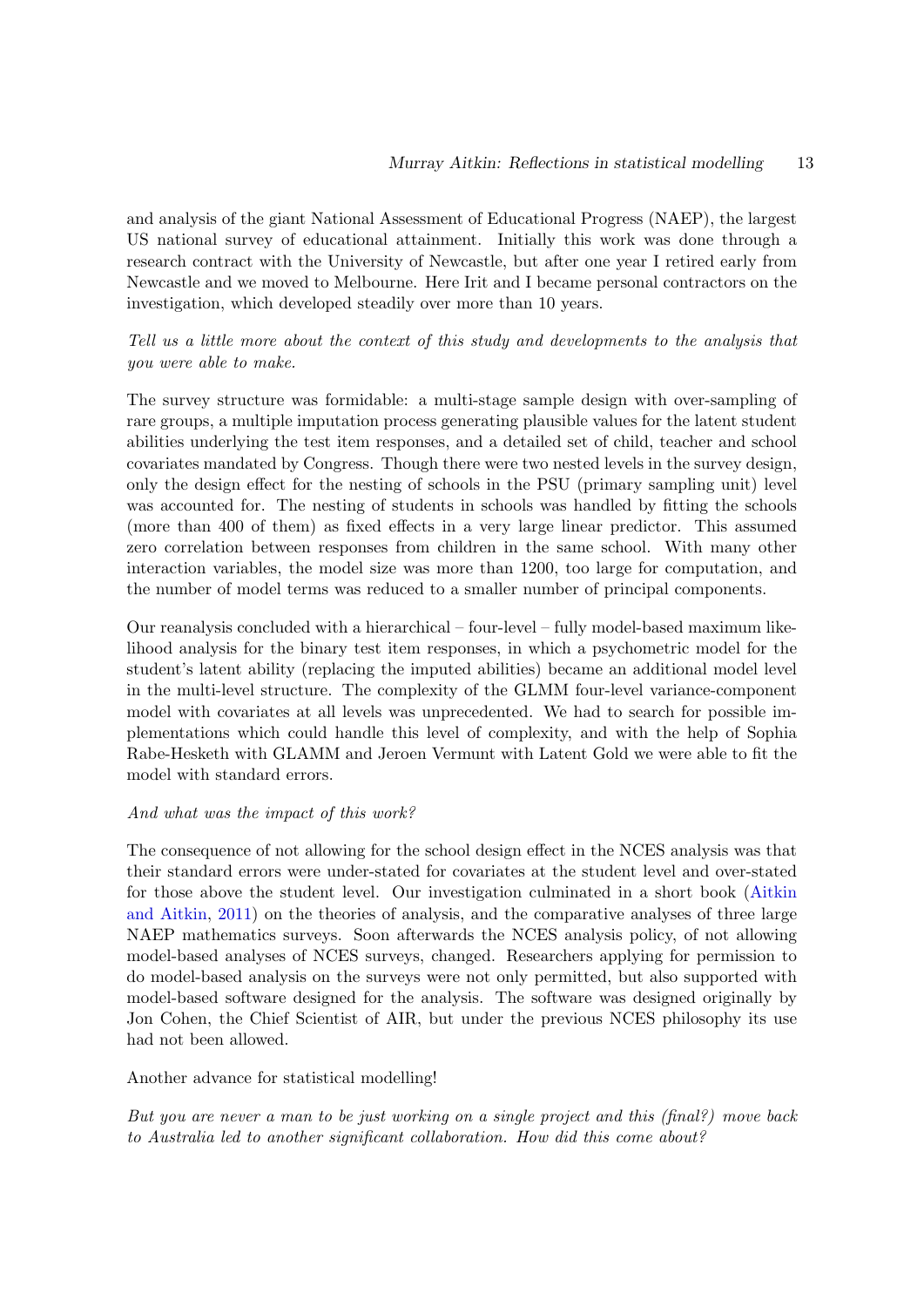Soon after my arrival in Melbourne I gave a seminar on the use of the posterior deviance for Bayesian model comparisons. After the few questions had ended, a student came up to me and said

"Your method of Bayesian model comparisons is completely wrong. You have to use the Bayes factor"

I thought that this was pretty cheeky, but such certainty is uncommon in a student, especially one in a different field, so I took him seriously, and we had a very long discussion. Charles Liu was a PhD student in psychology, but had become a Bayesian through the influence of a notable Adelaide Bayesian psychologist. I convinced him of the validity of the deviance approach, and he became an enthusiast. He found a recent paper in a major mathematical psychology journal which used the Bayes factor to choose the best-supported model from a set of two-parameter GLMs for successful performance in a recall study. The Bayes factor approach supported best the model with the lowest maximised likelihood, but the highest integrated likelihood, because its likelihood contours were very wide, while those for the highest maximised likelihood were very tight. We published [Liu and Aitkin](#page-19-2) [\(2008\)](#page-19-2) a major paper on this example, showing that all methods of model comparison other than the Bayes factor gave the best-supported model as the one with the highest maximised likelihood. Charles finished his PhD and moved to Boston. We later extended our assessment of current Bayesian methods to prediction: [Aitkin and Liu](#page-18-14) [\(2018\)](#page-18-14). My book on the general theory with applications [\(Aitkin,](#page-18-4) [2010\)](#page-18-4) was reviewed unfavourably in an extraordinary 15 journal pages by three distinguished Bayesians, on the grounds that it wasn't Bayesian, and wasn't useful. My response was published [\(Aitkin,](#page-18-15) [2013b\)](#page-18-15) in 12 pages!

#### There was also new work with one of us.

The social network group in psychology was very active, and with Brian Francis I was successful in an Australian Research Council-funded investigation of community structure in "two-mode" networks with binary ties. Working with Duy Vu, the research fellow on the grant, we showed that the latent class model for community structure was readily fitted and the number of communities could be identified by the comparison of posterior deviances for the several models being compared. One remarkable aspect of the two-mode analysis was that we could identify component structure in the Noordin Top terrorist network, which an exhaustive analysis of the derived one-mode network by [\(Everton,](#page-19-3) [2012\)](#page-19-3) had failed to identify [\(Aitkin, Vu, and Francis,](#page-18-16) [2017\)](#page-18-16).

# I know that you also continue to be very active and are working on a number of topics. One loose end from the NAEP study was the issue of missing data.

Indeed, our maximum likelihood analysis of the NAEP was restricted to complete cases. This was mainly because the original NCES analysis with which we compared the modelbased analysis had been done under this restriction, so the comparison was based on the same data structure. However we were concerned by the NCES philosophy of no imputation for missing covariate data, since this required models for the incomplete covariates. (The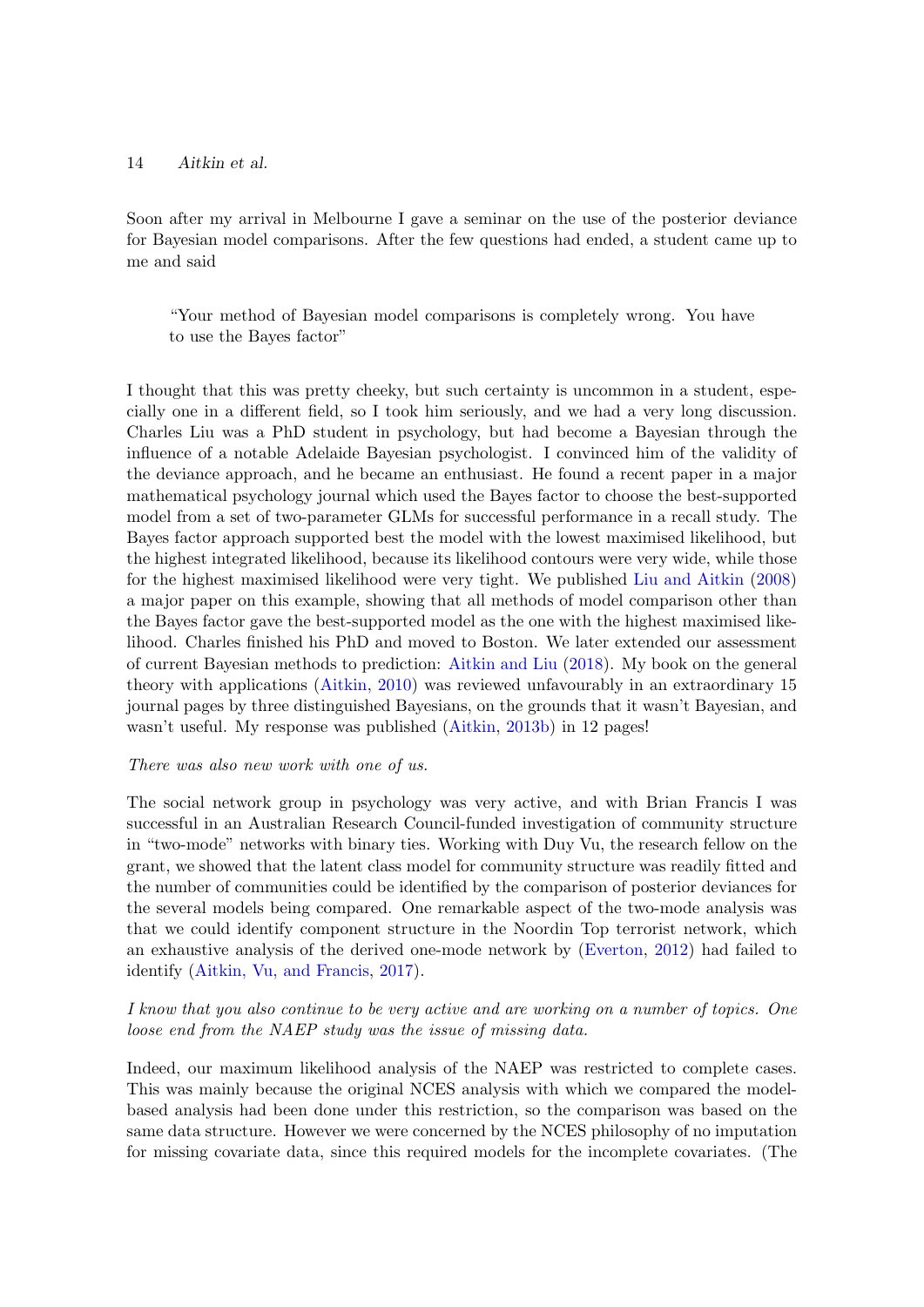imputation of plausible values for the student abilities was excluded from this restriction.) We had planned further analyses using full-information multiple imputation methods. We are currently working on this extension, using MCMC with the latent class mixture of conditionally independent distributions for the incomplete covariates.

And you are also turning your attention to machine learning that I know you first worked on in your Newcastle days. What are your concerns about the recent developments here?

Google states forthrightly (Web ref 23/05/2021):

Machine learning is a method of data analysis that automates analytical model building. It is a branch of artificial intelligence based on the idea that systems can learn from data, identify patterns and make decisions with minimal human intervention.

In fact, the human intervention occurs at the beginning. Machine learning is a category of procedures which involve programming to achieve the aims of the designers/programmers. Machines can learn only what they are programmed to learn: the aim of a Machine learning procedure is fixed by its programming. This may involve fitting a model by maximum likelihood, or a Bayesian analysis, or an analysis by a computational algorithm without a model or a likelihood. It may be performing many analyses with different models or algorithms, and choosing the best, or averaging them, or listing them with the preference order of the models. A characteristic feature of many Machine learning procedures is the number of options that have to be specified to tune the procedure to the data. Default values are generally available to release the analyst from having to specify them.

Hype seems to be a feature of machine learning developments and advertising. Machine learning procedures have been overhyped in the past, as in the early neural network literature. Convergence failures of the optimisation methods in even simple neural networks led to the temporary abandonment of these methods. They were examined by [\(Foxall,](#page-19-4) [2001\)](#page-19-4) in his PhD thesis at Newcastle. A reformulation of the neural network model as a latent variable model resolved the convergence difficulty, which was due to a mis-specification of the objective function [\(Aitkin, and Foxall,](#page-18-17) [2003\)](#page-18-17), and provided an EM algorithm for maximisation of the latent variable model likelihood.

My current concern is with the proliferation of model-free machine learning procedures into large-scale data analysis, especially the current excitement with "deep learning", a multilevel extension of the simple neural network model. Some of these procedures, like the frequentist bootstrap for generating the precision of a sample estimator of a population parameter or function, have model-based alternatives like the Bayesian bootstrap, which is based on the always-true multinomial distribution of [Hartley and Rao](#page-19-1) [\(1968\)](#page-19-1).

Related to this, do you have anything to say on Breiman's "two cultures" that essentially contrast algorithmic machine learning with what we would commonly understand as statistical modelling?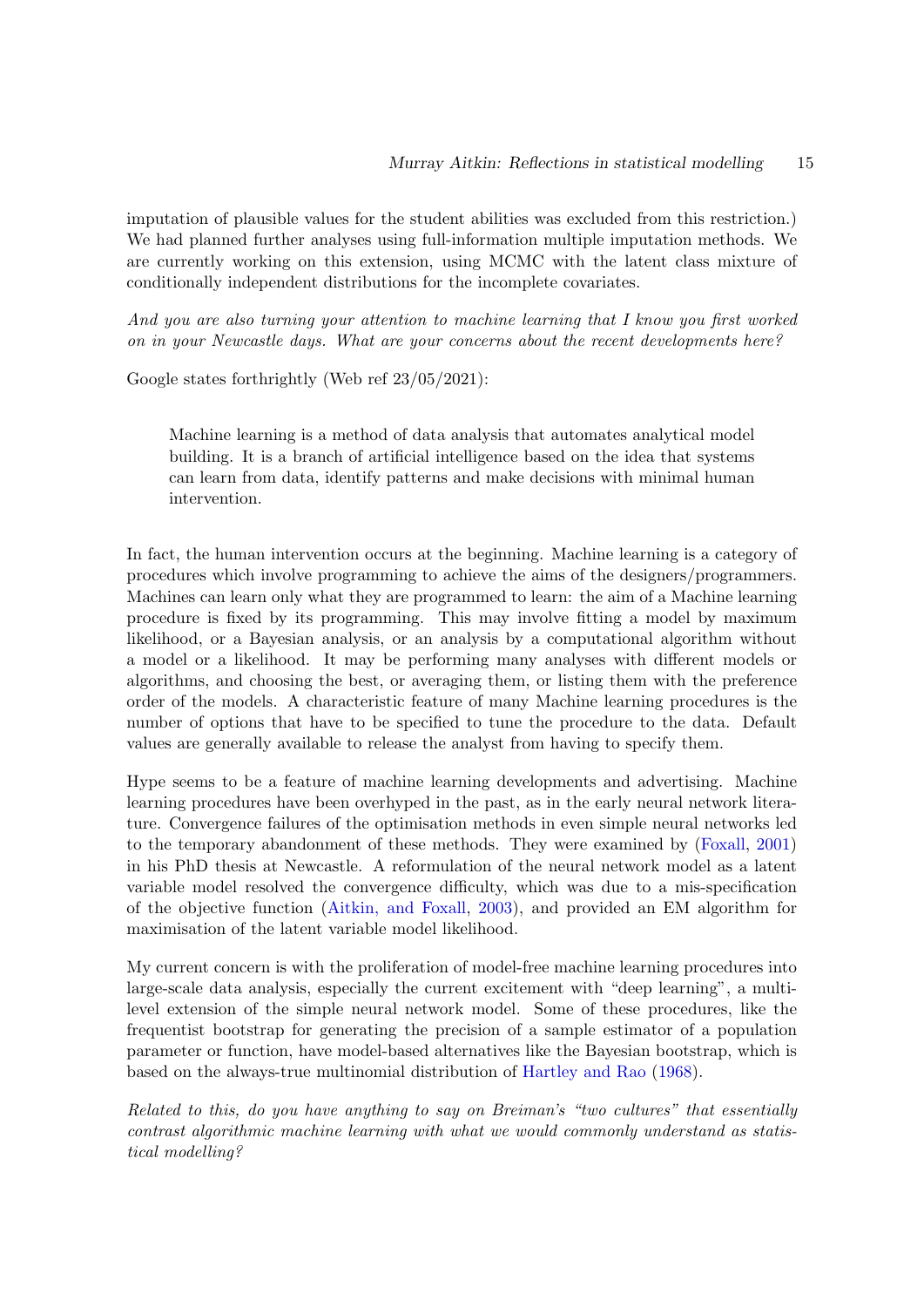I see a different two cultures, reflecting the opposed views of Neyman and Fisher on models and likelihood. Neyman did not accept the need for probability models or likelihood: the Gauss-Markov and Central Limit Theorems were all that was needed. Fisher thought models and likelihood fundamental, and the repeated sampling principle redundant.

Many machine learning procedures do not have existing model-based alternatives. For some of these, model-based procedures can be derived; for others a different form of model specification may be needed. Machine learning procedures which have no model basis cannot be evaluated for appropriateness: without them procedure comparisons would require extensive simulation studies which cannot be universal.

The development of model-based alternatives to current and future machine learning procedures would be an important contribution to statistical analysis. In such developments the Bayesian analysis would maximise the value of their contribution. The Bayesian bootstrap shows how important the always-true multinomial distribution can be.

We've seen that throughout your career you have been concerned with teaching statistics, with a special focus on courses aimed at the non-mathematician reflecting your own inferential approaches. Where did this passion come from and what's driven your interest over the years?

In my Science degree at Sydney, I took Theory of Statistics. It was interesting and well taught. I particularly liked the practical data analysis. Probability and probability distributions were easy and neat, but inference was mystifying, in the definition:

The standard error of a statistic is its standard deviation in its sampling distribution.

What could this mean? There was only the one sample — where did the others come from? They were hypothetical. Much later I discovered that Fisher dismissed the repeated sampling principle as irrelevant to inference. He showed that the likelihood gave the probability distribution of the sufficient statistics and the MLEs, and any ancillary statistics. You did not need any concept of repeated sampling to get the result. Fisher's problem was that he dismissed Bayes analysis (as did Neyman), so did not have a usable theory. Fiducial distributions worked only with location/scale models. But Neyman's repeated sampling worked (since it was hypothetical), and became the standard theory. This puzzle troubled me for many years.

Introductory courses for non-mathematical students were always difficult, for the students and the teachers. The standard course was mystifying to many students. The negative aspects of the subject and its teaching became notorious. This had a lasting effect on my response to people who asked me what I did. When I said statistician, there was always one of two standard replies:

i) This was the course I hated most at Uni.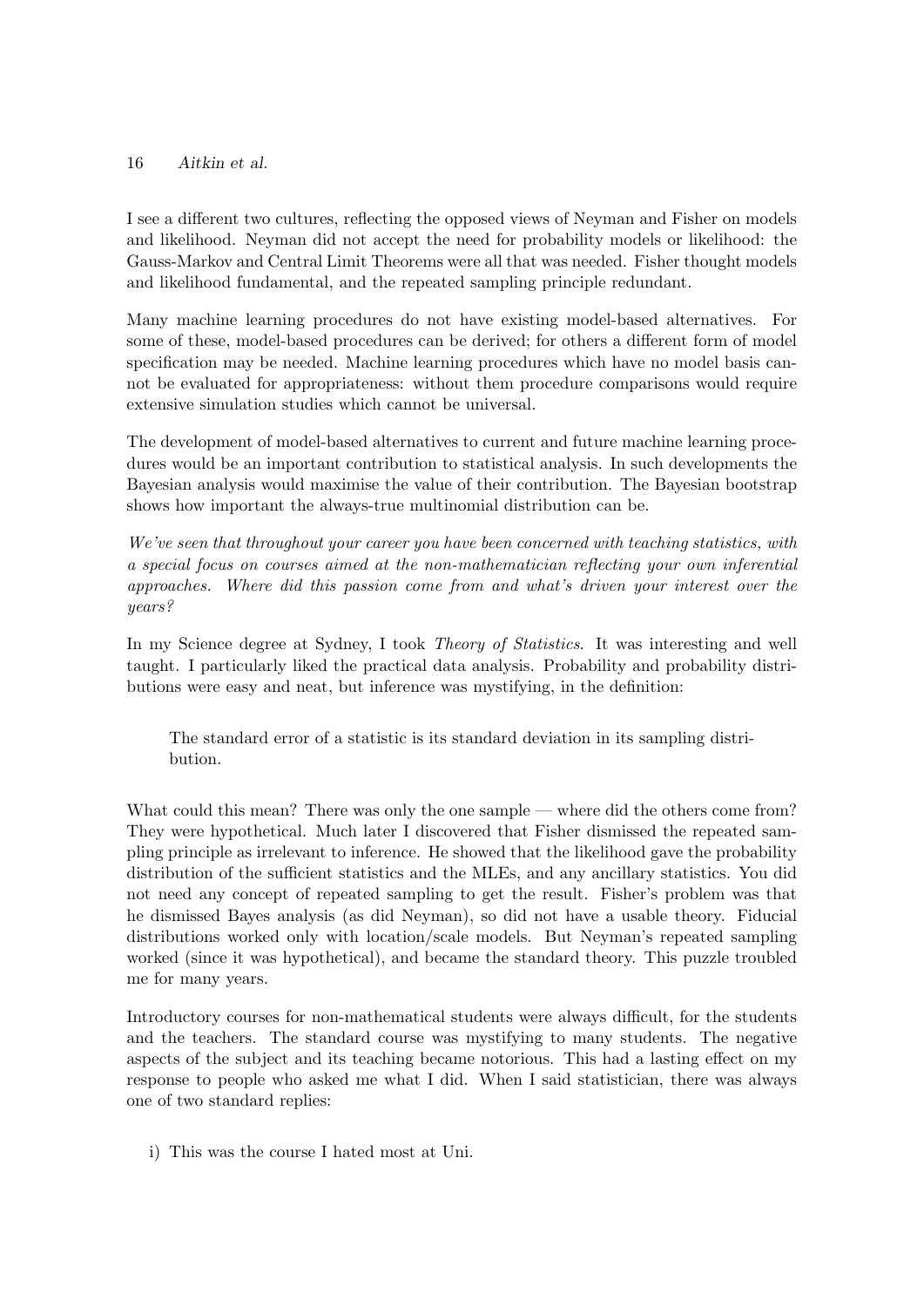#### ii) I was never any good at maths.

— as though I was attacking them. I could only say, as I did, that it was the worst-taught course in the University. So to me, the need to understand why the courses were so bad, and how to improve them, was always pressing. Statisticians had been guilty of bad teaching of bad courses. I OWED future students a good and well-taught course.

#### So what should such a course look like?

I finally found how to do this for non-math students in my last course at Newcastle. I had returned from Washington in mid-year and was given two courses to teach in the first semester. The interesting one was Statistics in the Modern World, a name invented by a former staff member who had left. It was a very small (10 students) once-only course for Humanities and Arts students which would disappear in the restructuring of the Engineering School programme. The course had no notes, only a sheet of paper with the idea that students should read the newspaper at home and bring a story about, or involving statistics, to be discussed in the class. No staff member wanted to teach it or know about it, and it would never be given again.

This was the perfect opportunity to do exactly what I wanted. I used the StatLab book [\(Hodges, Krech and Crutchfield,](#page-19-5) [1975\)](#page-19-5) with the data base of families involved in the Child Health and Development Study conceived and directed by Professor Jacob Yerushalmy, in the School of Public Health at the University of California, Berkeley.

I introduced this study to the students, and gave them three research questions they were to answer:

- What proportion of mothers and fathers in the population were smoking at the diagnosis of pregnancy?
- If mothers and/or fathers were smoking at the diagnosis of pregnancy, did they have smaller babies than the parents who weren't smoking?
- Is the intelligence of the child at age 11 related to parents' smoking at birth or at age 11, or to the birthweight of the baby?

The students generated random samples of different sizes from the database by throwing actual dice and, using the binomial distribution, drew conclusions about smoking, birthweight and intelligence.

Students found this absorbing and the course was a great success for everyone. I'm now writing a new book for CRC Press updating this approach, with a much wider range of examples, for mathematically capable students, in an integrated Bayesian/frequentist framework including a detailed discussion of the Fisher/Neyman arguments. I hope in a second volume to extend the range of models and data structures needed for Data Science and Machine Learning students.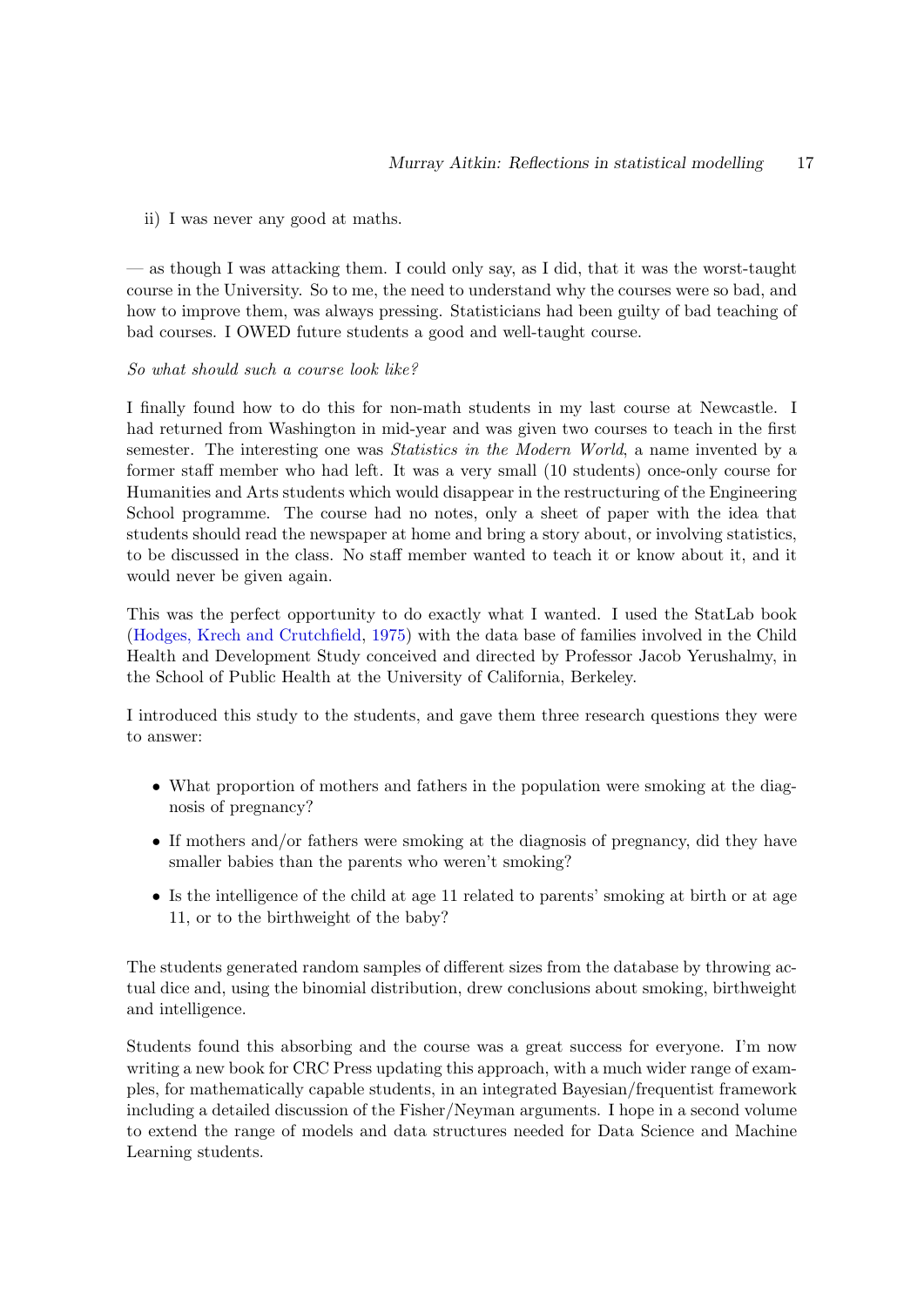Finally, in one sentence how would you summarise your current take on statistical modelling?

I have reached the level of ultra-heterodox Bayesian, through this promotion of the Bayesian bootstrap. I hope to go further . . .

Murray, thanks very much for this fascinating insight into your impressive career and the lasting influence that you have had on statistical modelling. We wish you well for a continuing active and productive life and hope to meet up with you again in the not too distant future, maybe at an IWSM.

# References

- <span id="page-17-0"></span>Aitkin, M. (1978) The analysis of unbalanced cross-classifications (with Discussion). Journal of the Royal Statistical Society A, 141, 195—223.
- <span id="page-17-2"></span>Aitkin, M., Anderson, D.A. and Hinde, J.P. (1981) Statistical modelling of data on teaching styles (with Discussion). Journal of the Royal Statistical Society A, 144, 419—461.
- <span id="page-17-1"></span>Aitkin, M., Bennett, N. and Hesketh, J. (1981) Teaching styles and pupil progress: a reanalysis. British Journal of Educational Psychology, 51, 170—186.
- <span id="page-17-3"></span>Aitkin, M. and Healey, A.R. (1984) Mathematical modelling of the EEC Labour Force Survey. in Recent Developments in the Analysis of Large-Scale Data Sets. Office for Official Publications of the European Communities, Luxembourg, 23—50.
- <span id="page-17-4"></span>Aitkin, M. and Healey, A.R. (1987) Statistical modelling of the EEC Labour Force survey: a project history. in The Statistical Consultant in Action, eds. Hand, D.J. and Everitt, B.S. University Press, Cambridge, 171—179.
- <span id="page-17-5"></span>Aitkin, M., Francis, B.J. and Raynal, N. (1987) Une étude comparative d'analyses des correspondances ou de classifications et des modeles de variables latentes ou de classes latentes. Revue de Statistique Appliqué, 35, 53—82.
- <span id="page-17-6"></span>Aitkin, M. and Stasinopoulos, M. (1989) Likelihood analysis of a binomial sample size problem. in Contributions to Probability and Statistics: Essays in Honor of Ingram Olkin, eds. Gleser, L.J., Perlman, M.D., Press, S.J. and Sampson, A.R. Springer-Verlag, New York, 399—411.
- <span id="page-17-7"></span>Aitkin, M., Anderson, D.A., Francis, B.J. and Hinde, J.P. (1989) Statistical Modelling in GLIM. Clarendon Press, Oxford.
- <span id="page-17-8"></span>Aitkin, M. (1997) The calibration of P-values, posterior Bayes factors and the AIC from the posterior distribution of the likelihood (with Discussion). Statistics and Computing, 7, 253—272.
- <span id="page-17-9"></span>Aitkin, M. and Rocci, R. (2002) A general maximum likelihood analysis of measurement error in generalized linear models. Statistics and Computing, 12, 163–174.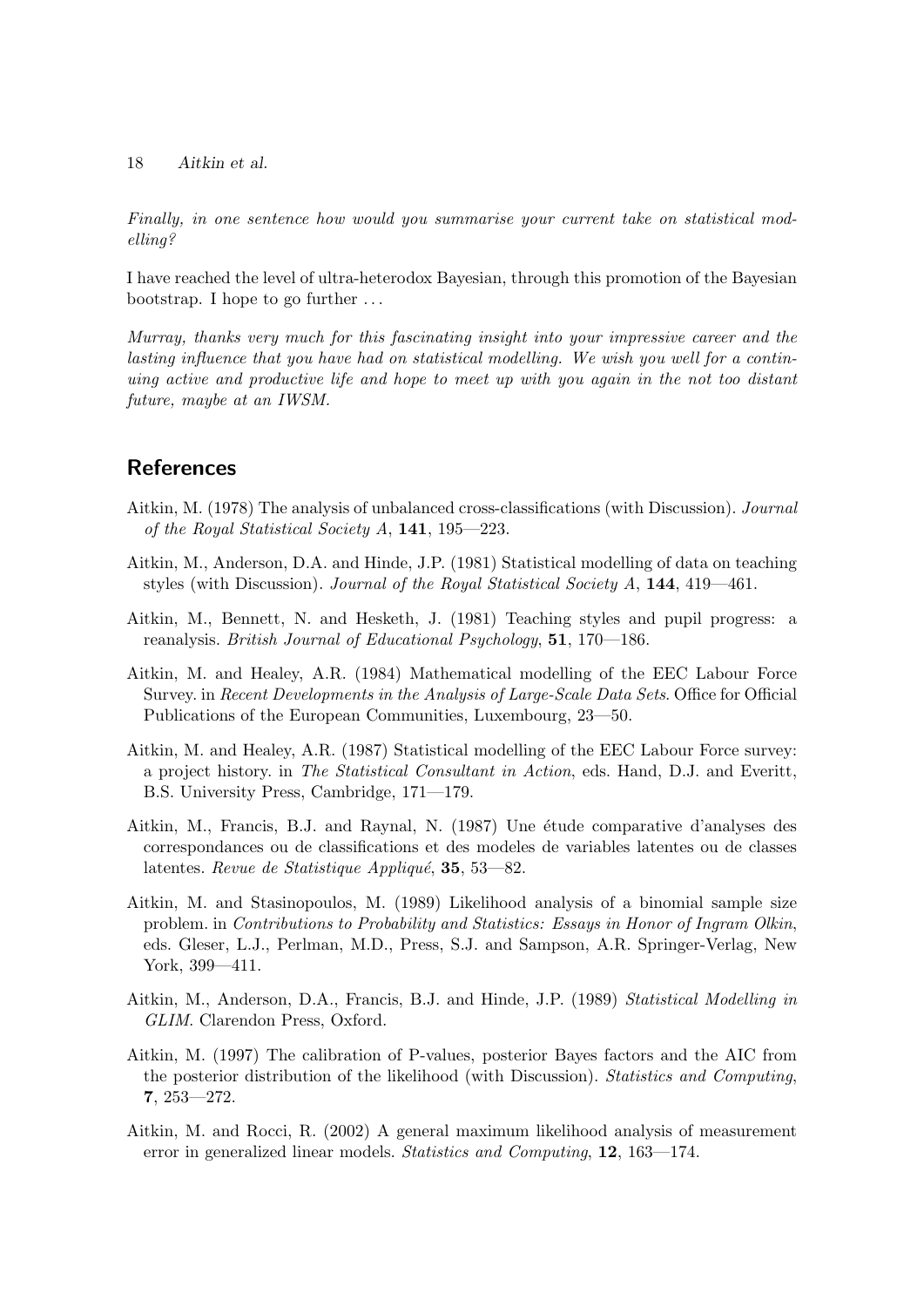- <span id="page-18-17"></span>Aitkin, M. and Foxall, R. (2003) Statistical modelling of artificial neural networks using the multi-layer perceptron. Statistics and Computing, 13, 227—239.
- <span id="page-18-9"></span>Aitkin, M., Boys, R.J. and Chadwick, T. (2005) Bayesian point null hypothesis testing via the posterior likelihood ratio. Statistics and Computing, 15, 217–230.
- <span id="page-18-12"></span>Aitkin, M. (2008) Applications of the Bayesian bootstrap in finite population inference. Journal of Official Statistics, 24, 21—51.
- <span id="page-18-4"></span>Aitkin, M. (2010) Statistical Inference: An Integrated Bayesian/Likelihood Approach. Boca Raton: CRC Press.
- <span id="page-18-13"></span>Aitkin, M. and Aitkin I. (2011) Statistical Modeling of the National Assessment of Educational Progress. Springer, New York.
- <span id="page-18-0"></span>Aitkin, M. (2013a) Algebra and Statistics. Amstat News, October 2013, 436, 24—25.
- <span id="page-18-15"></span>Aitkin, M. (2013b) Comments on the review of Statistical Inference. Statistics and Risk Modeling, 30, 121—132.
- <span id="page-18-10"></span>Aitkin, M., Vu, D. and Francis, B. (2015) A new Bayesian approach for determining the number of components in a finite mixture. Metron, **73**, 155—176.
- <span id="page-18-16"></span>Aitkin, M., Vu, D. and Francis, B. (2017) Statistical modelling of a terrorist network. Journal of the Royal Statistical Society  $A$ , 180, 751–768.
- <span id="page-18-14"></span>Aitkin, M. and Liu, C.C. (2018) Confidence, credibility and prediction (with discussion by Little and Welsh and response). Metron, 76, 305—320.
- <span id="page-18-5"></span>Aitkin, M. (2018) A history of the GLIM statistical package. International Statistical Review, 86, 275—299.
- <span id="page-18-8"></span>Alfò, M. and Aitkin, M. (2000) Random coefficient models for binary longitudinal responses with attrition. Statistics and Computing, 10, 275–283.
- <span id="page-18-3"></span>Bennett, S.N. (1976) Teaching Styles and Pupil Progress. London: Open Books.
- <span id="page-18-2"></span>Bock, R.D. and Aitkin, M. (1981) Marginal maximum likelihood estimation of item parameters: an application of an EM algorithm. Psychometrika, 46, 443—459.
- <span id="page-18-6"></span>Dempster, A.P. (1974) The direct use of likelihood in significance testing. In Proceedings of the Conference on Foundational Questions in Statistical Inference, eds. O. Barndorff-Nielsen, P. Blaesild and G. Sihon, 335—352.
- <span id="page-18-1"></span>Dempster, A., Laird, N., and Rubin, D. (1977) Maximum likelihood from incomplete data via the EM algorithm. Journal of the Royal Statistical Society B,  $39$  1—38.
- <span id="page-18-7"></span>Dempster, A.P. (1997) The direct use of likelihood in significance testing. Statistics and Computing, 7, 247—252.
- <span id="page-18-11"></span>Ericson, W.A. (1969) Subjective Bayesian models in sampling finite populations (with Discussion). Journal of the Royal Statistical Society B, 31, 195—233.